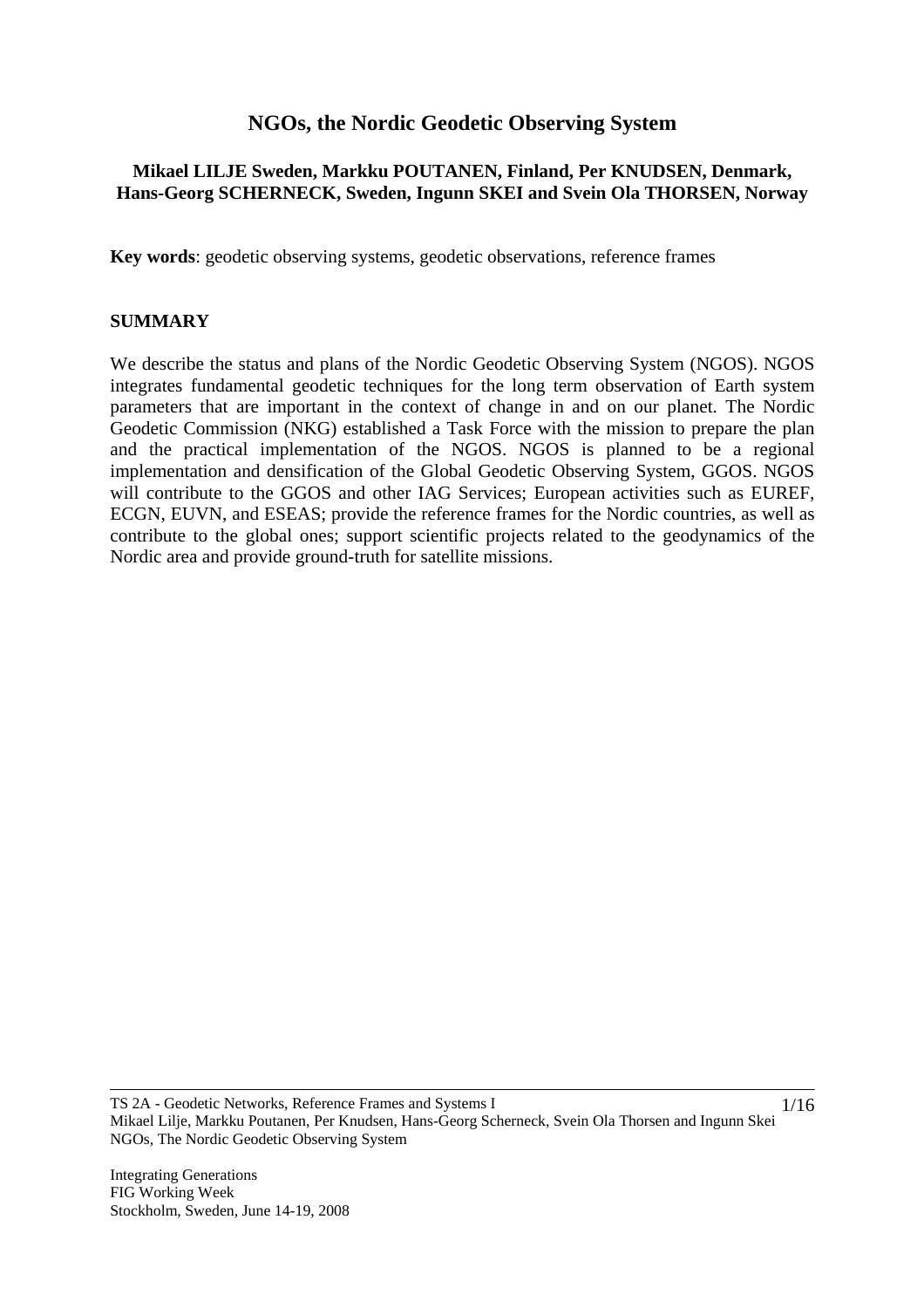# **NGOs, the Nordic Geodetic Observing System**

# **Mikael LILJE Sweden, Markku POUTANEN, Finland, Per KNUDSEN, Denmark, Hans-Georg SCHERNECK, Sweden, Ingunn SKEI and Svein Ola THORSEN, Norway**

# **ABSTRACT**

We describe the status and plans of the Nordic Geodetic Observing System (NGOS). NGOS integrates fundamental geodetic techniques for the long term observation of Earth system parameters that are important in the context of change in and on our planet. The Nordic Geodetic Commission (NKG) established in 2002 a Task Force with the mission to prepare the plan and the practical implementation of the NGOS. NGOS is planned to be a regional implementation and densification of the Global Geodetic Observing System, GGOS. NGOS will contribute to the GGOS and other IAG Services; European activities such as EUREF, ECGN, EUVN, and ESEAS; provide the reference frames for the Nordic countries, as well as contribute to the global ones; support scientific projects related to the geodynamics of the Nordic area and provide ground-truth for satellite missions.

# **BACKGROUND**

Recent development on the global level has been very rapid. Most importantly, the fundamental role of geodesy as the provider of the global reference frame and observations of the Earth's shape, gravity field and rotation is currently acknowledged. Since 2004, IAG has participated in the preparation of the GEOSS (Global Earth Observation System of Systems) Implementation Plan. With the establishment of the Group on Earth Observations (GEO) in 2005, a more permanent mechanism on this has been possible. IAG was approved as a GEO Participating Organization. The regional system aligns with international efforts such as the Global Observing Systems and adheres to the Integrated Global Observing Strategy (IGOS). The efforts of GGOS lead also to the membership in the Integrated Global Observing Strategy Partnership (IGOS-P).

Over the last years, the European Commission and the European Space Agency have jointly proposed a programme for Global Monitoring for Environment and Security (GMES). The GMES represents a concerted effort to bring data and information providers together with users, so they can better understand each other and agree on how to make environmental and security-related information available to the people who need it.

A challenge for GMES is to gather relevant data and provide services, which will enable decision-makers to better anticipate or integrate crisis situations issues relating to the management of the environment and security.

The GMES is based on four inter-related components, namely services, observations from space, in-situ (including airborne) observations, and data integration and information management capacity. The range of services available by 2008 will be developed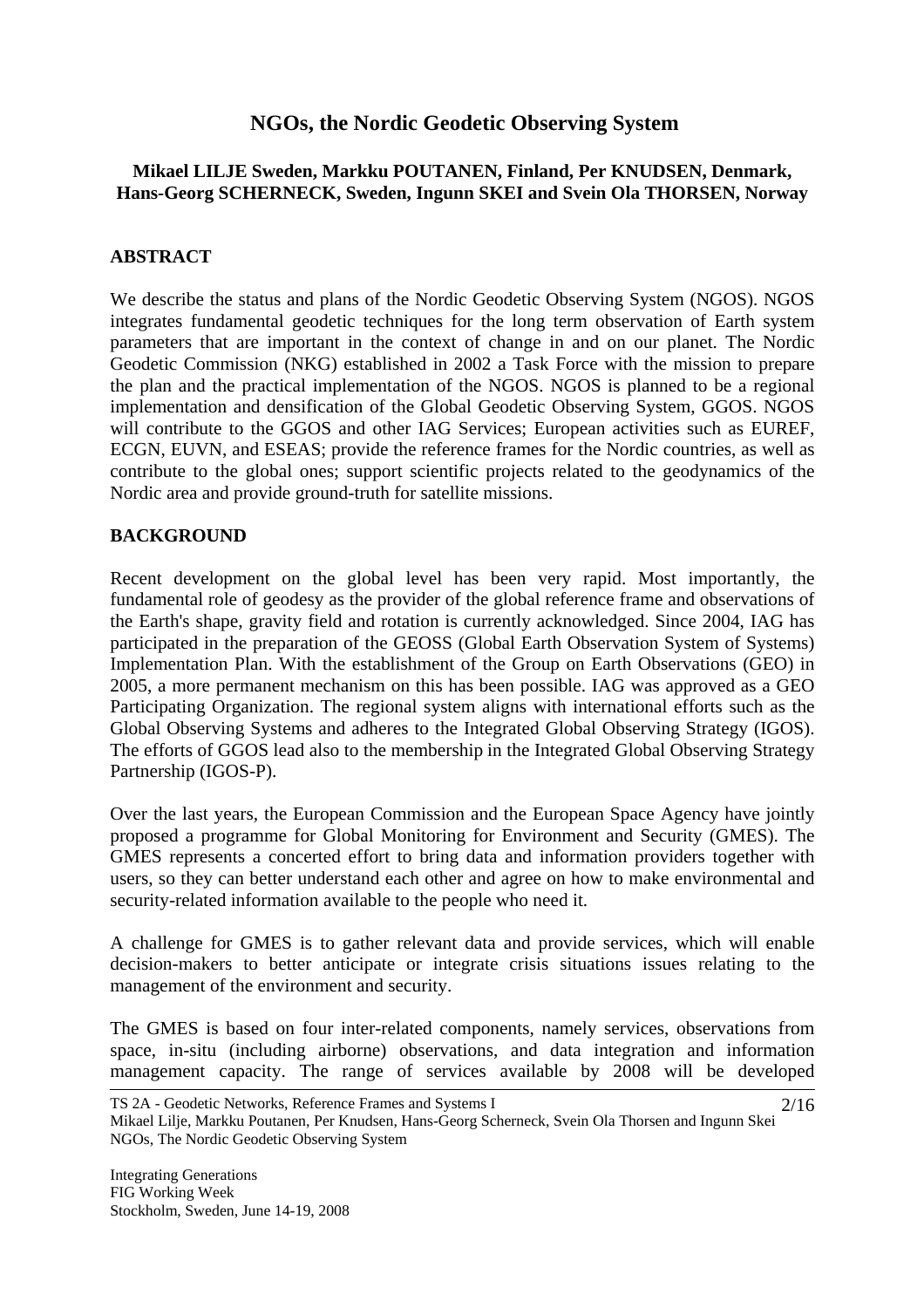progressively. Services relies on the space and in-situ data providers. The data integration and information management will enable user access and the sharing of information.

In addition, access to socio-economic and other statistical data will be important. GMES is meant to be an open system that can easily accommodate new elements. The needs of GMES can be expected to be a major driver for the development of observation networks and applications in Europe and worldwide over the next decade and it will have a great impact also on geodesy and geodetic observing systems.

Current development means a unique opportunity for the geodetic community. Ignorance of the global development will be fatal for geodesy pushing it out from the mainstream of the development. Inside of the community we know that geodesy and geodetic methods will be an essential component in global monitoring.

There are two main contributions of geodesy to global monitoring

- − the maintenance of a highly accurate references frame as the backbone for all other observation systems, and
- − observations of key variables of the Earth system, such as changes in its figure and gravity field, and variations in the Earth's rotation.
- − These quantities are related both to mass movements in the different parts of the Earth, from the inner core to the upper atmosphere, as well as the dynamics of the system.
- − The space-based technologies allow us now to determine positions in a globally coherent and highly accurate reference frame. Key variables of the Earth system such as the movements of the tectonic plates, land movement, Earth rotation, changes in the gravity field, and sea level changes are now observable in a globally consistent reference frame. There is an increasing demand for accurate and reliable geodetic observations for many scientific and non-scientific applications. However, the accuracy level achieved reveals inconsistencies between the global reference frame and the regional and national frames established for practical use.
- GGOS will be geodesy's central interface to the scientific community and to society in general, and it will contribute to large international observation and science programs. Large parts of the physical observing network of the GGOS are already in place through the efforts of the national mapping authorities and other institutions involved in operational monitoring. The role of GGOS is to collect existing products, services, and act as a contact point to the outside world, promote techniques, and also coordinate that parameters, products and data are consistent with each other. GGOS must internally keep all its data, products and parameters on highest possible quality, independently of user needs, which sometimes may be quite modest. GGOS itself will not be the producer, but data and products are made in services (IAG or other sources). In this respect regional observing systems (e.g. NGOS) are in an essential role.

Demands for GGOS are quite challenging. One has to find stabilization of global geodetic infrastructure on political level to ensure a stable GGOS for 30+ years. At the same time development of observing techniques require unification on the level of  $10^{-9}$  in g and reference frames. Currently, IAG activities are based on voluntarily participation of various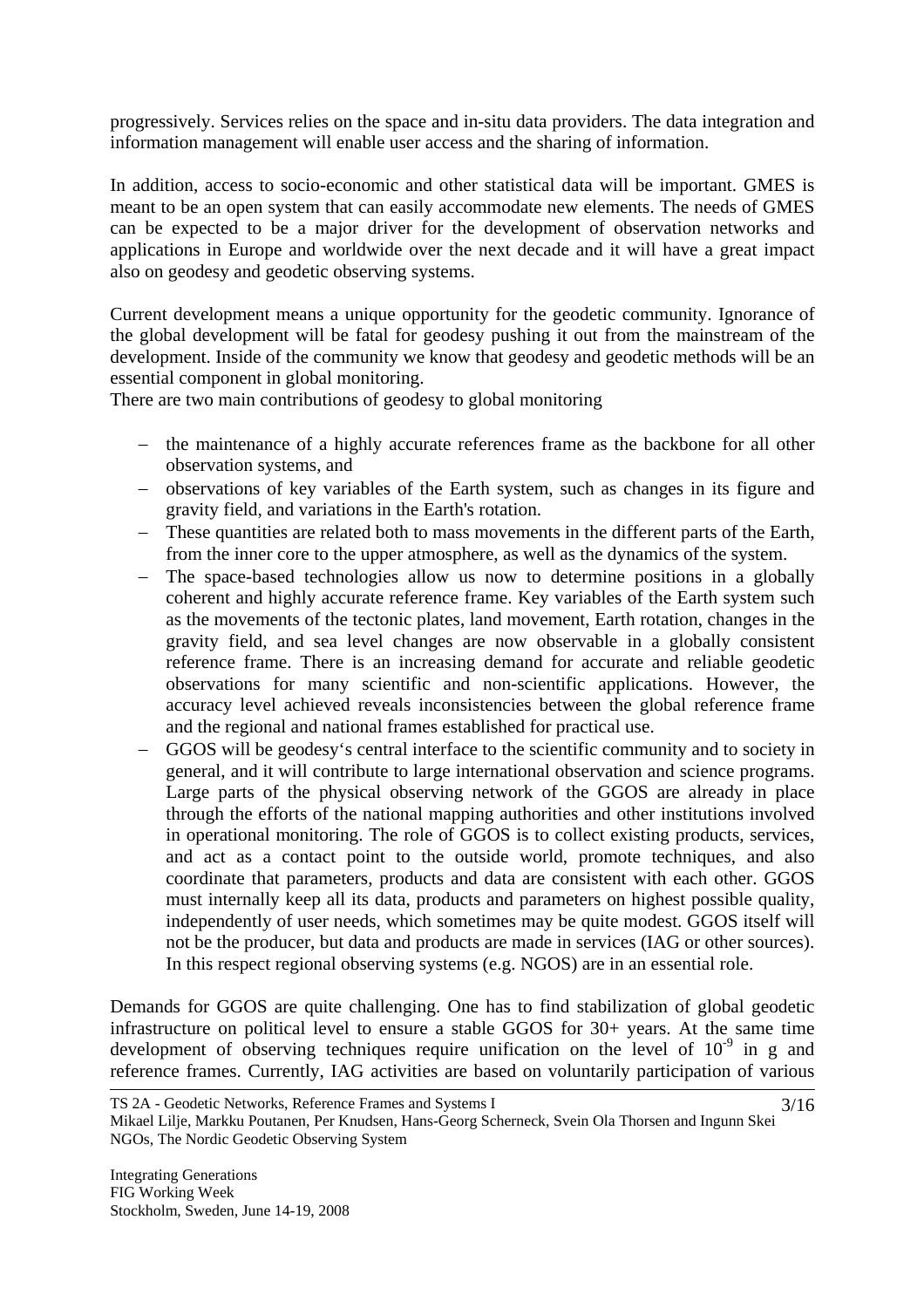authorities and institutions. There are already threats to close national facilities, and there is no guarantee that existing infrastructures will be preserved. An ultimate goal is to achieve a high-level political intergovernmental agreement, possibly under UN science programs to guarantee the continuation of geodetic networks on National level. Such an agreement, however, is not yet in view.

Definitions and principles of NGOS should follow those of GGOS as closely as possible. The concern on the political decisions are common, and downgrading National facilities are not in hands of the scientific community. Therefore, even in the Nordic area, a high-level intergovernmental agreement and commitment on the national level is the most preferable to guarantee the continuation of the Nordic geodetic frames, infrastructure and facilities.

The vision and mission of GGOS (http://www.ggos.org) can serve also as a general guideline for the planning of the NGOS.

The vision of GGOS is as follows:

- − GGOS integrates different techniques, different models and different approaches in order to achieve a better consistency, long-term reliability and understanding of geodetic, geodynamic and global change processes.
- − GGOS provides the scientific and infrastructure basis for all global change research in Earth sciences.
- − In the frame of GGOS, the Earth system is viewed as a whole by including the solid Earth as well as the fluid components, the static and time-varying gravity field in its products.
- − GGOS is geodesy's contribution (products and discoveries) to Earth sciences and the bridge to the other disciplines; it asserts the position of geodesy in geosciences.
- − GGOS integrates the work of IAG and emphasizes the complementarity of the broad spectrum of geodetic research and application fields.
- − The mission of GGOS is:
- − to collect, archive and ensure the accessibility of geodetic observations and models;
- − to ensure the robustness of the three fundamental fields of geodesy, namely geometry and kinematics,
- − Earth orientation and rotation, and gravity field and its variability;
- − to identify a consistent set of geodetic products and to establish the requirements concerning the products' accuracy, time resolution, and consistency;
- − to identify IAG service gaps and develop strategies to close them;
- − to stimulate close cooperation between existing and new IAG services;
- − to promote and improve the visibility of the scientific research in geodesy;
- − to achieve maximum benefit for the scientific community and society in general.
- − NGOS aims to provide geodetic observations for the Nordic area that are of sufficient quantity and quality to serve most of the needs of global Earth observation as well as practical and scientific applications in the region. For the Nordic countries, a main focus will be on crustal motion, dynamics of glaciated areas and sea level.
- − In particular, NGOS
- − will contribute to the GGOS and other IAG Services

#### TS 2A - Geodetic Networks, Reference Frames and Systems I Mikael Lilje, Markku Poutanen, Per Knudsen, Hans-Georg Scherneck, Svein Ola Thorsen and Ingunn Skei NGOs, The Nordic Geodetic Observing System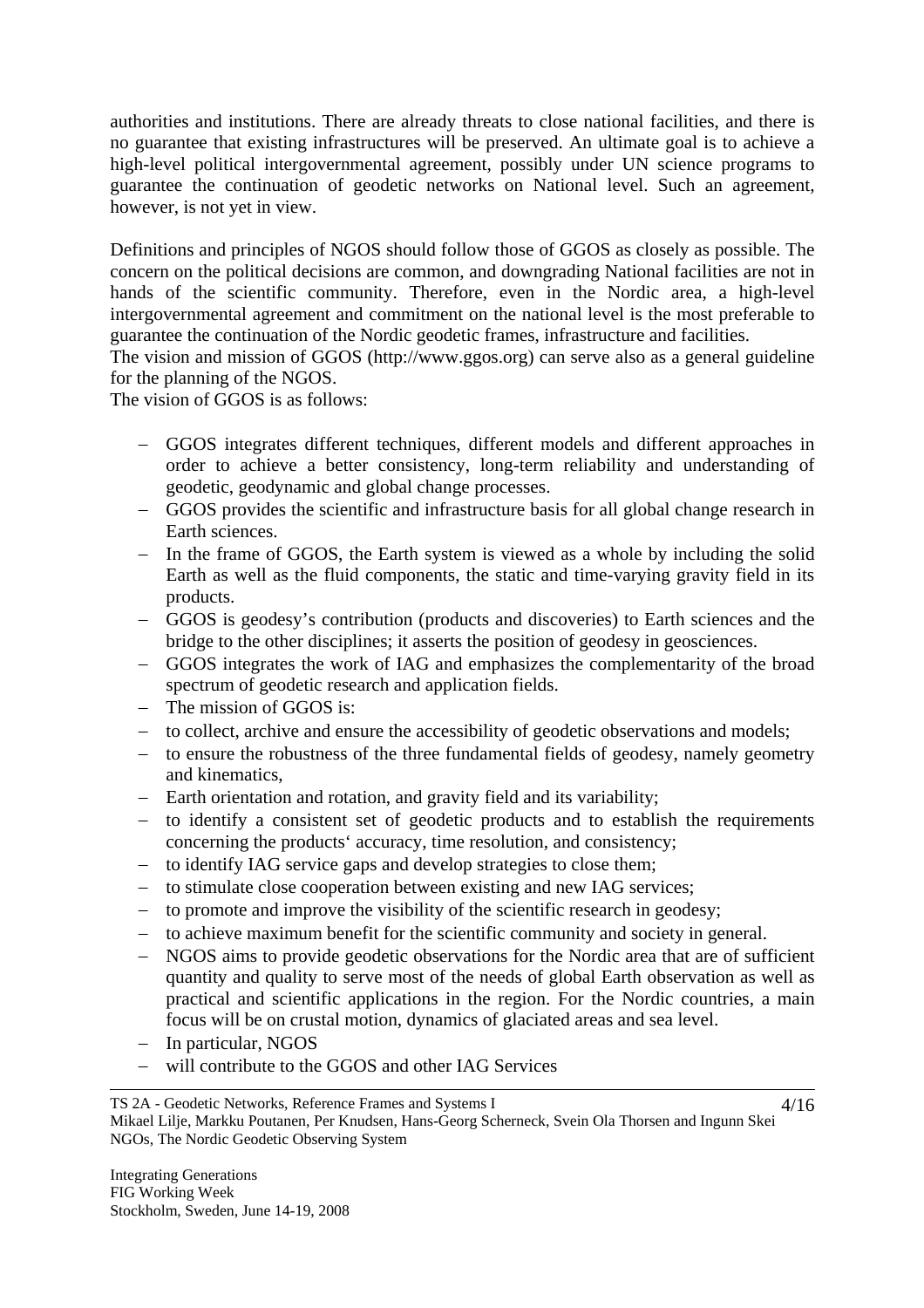- − will contribute to global Earth observation systems,
- − will contribute to European activities such as EUREF, ECGN, EUVN, and ESEAS,
- − will coordinate the work on the reference frames for the Nordic countries, and the region as well as contribute to the global ones,
- − will support scientific projects related to the geodynamics of the Nordic area,
- − will provide ground-truth for satellite missions.



**Figure 1.** Relations of NGOS to other activities.

ECGN: European Combined Geodetic Network;ESEAS: European Sea-Level Service; EUREF: Reference frame subcommission for Europe;G3OS: Global Observing Systems; GGOS: Global Geodetic Observing System; GMES: Global Monitoring for Environment and Security;IAG: International Association of Geodesy; IGOS: Integrated Global Observing Strategy; NGOS: Nordic Geodetic Observing System.

NGOS is envisaged to provide the necessary observations to determine

- − geodetic positions and to infer the kinematics of the Earth surface,
- − gravity and its temporal changes, and
- − Earth orientation parameters, i.e. precession, nutation, length of day, and polar motion.

Plans of the NGOS were published in Poutanen *et al.*, (2006, 2005a,b) based on the work of the NKG Task Force. In this document we summarise the structure and plans of the NGOS, make an inventory of existing infrastructure, and make a proposal for the NKG for the future tasks to implement the NGOS on the practical level and ensure its compatibility to the GGOS project. This document is more or less the same as Poutanen (2006) but with an updated meta data table (Table 4) as well as maps presenting the meta data table (Figure 1 and 2).

# **PROPOSED STRUCTURE OF NGOS**

The geographic extent of NGOS is currently defined as the Nordic region, including Iceland, Greenland and Svalbard. It is recommended that the geographical region is extended to include also the area of Baltic States. This covers the area of the ice-covered part of the Northern Europe during the last ice age, and therefore of the common geophysical interest. Only the ground components of the geodetic observation techniques and infrastructures are considered in NGOS. Densifications, e.g. in special target areas such as glaciers, tectonically active structures, or near tide gauges, can be accomplished using remote sensing techniques, such as space and airborne radar and laser systems. Sea level can be monitored using satellite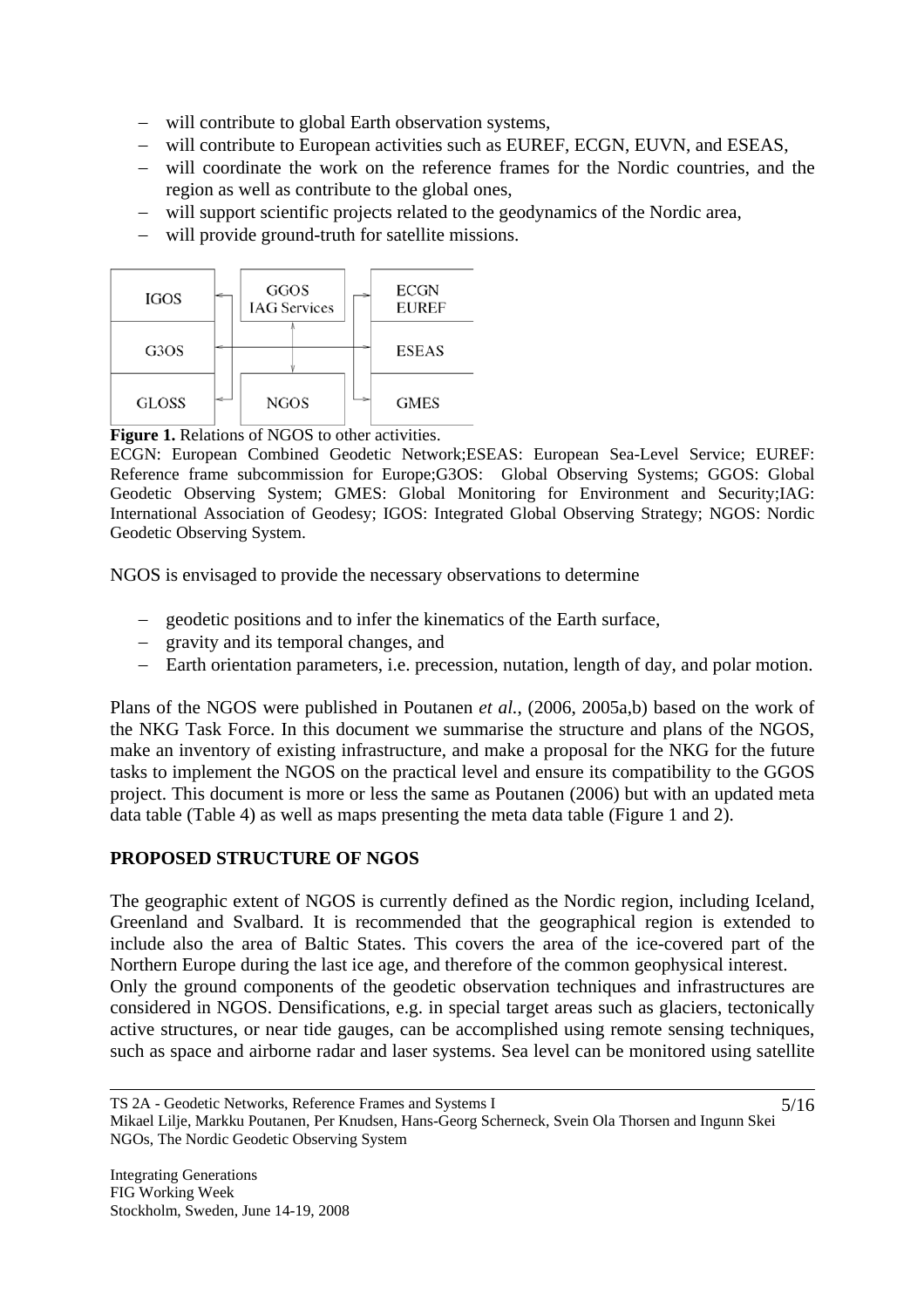altimetry. The large scales of the gravity field and its changes are studied using observations of the motions of satellites by SLR and GPS or by dedicated gravity satellite missions.

In the next chapter we will discuss on the current existing infrastructure. In Table I, extracted from the original NGOS plan we have summarised the proposed techniques considered in NGOS. Geodetic VLBI and SLR are only on a few stations in the area, but they form the most fundamental part of the network. They cannot be replaced with any other techniques, and due to their nature, they are the most vulnerable components if budget cuts or national network downgrades are made. Doris stations are controlled by CNES, and there are only two Doris station in the NGOS area. GNSS technique has a lot of redundancy, receivers are relatively cheap and maintaining of a permanent reference network is simple. Spatial coverage of the GNSS network is good.

Concerning spatial variations of gravity and its temporal changes, we propose concentration on the use of modern, absolute gravimeters as expressed in NGOS/Absolute Gravimetry plan (Scherneck et al., 2002) and "Draft plan for absolute gravity campaigns in the Fennoscandian land uplift area" by Mäkinen (2003). The absolute gravity measurements in the Nordic area is made as a co-operation of Danish National Space Centre, The Finnish Geodetic Institute, Norwegian Mapping Authority, National Land Survey of Sweden, Onsala Space Observatory (Sweden), Norwegian University of Life Sciences in Aas, University of Hannover (Germany), and Federal Agency for Cartography and Geodesy (BKG, Germany). Relative and especially superconducting gravimetry is an important part of the gravity net. Temporal variation can be tracked with a superconducting gravimeter, the number of which is only 3 in the area.

We also emphasize the importance of geoid determination. By nature, it is not limited to the NGOS stations or NGOS plan. In the future, the new gravity satellite missions, especially GRACE and GOCE will give their contribution also to the Nordic geoid models.

Levelling as a traditional technique is slow and expensive but accurate, and in some circumstances cannot be replaced by any other method. National levelling networks exist with a number of repeated nationwide precise levellings. More national levelling projects, however, seems quite unlikely in the future.

Tide gauges are mostly out of the control of the geodetic community, because they are maintained by other authorities. Tide gauges are essential in study of global change, and one should assure access to the tide gauge data, either via PSML, ESEAS or by (bilateral) agreements with authorities owning the tide gauges.

# **CURRENT EXISTING INFRASTRUCTURE**

NKG has tried to act as a platform for sharing the knowledge concerning construction of various geodetic networks and in co-operation of geodetic campaigns. However, at the end it has always been the responsibility of an individual country or a research team to implement the work in practice. The Nordic countries have historically been building up their geodetic networks quite independently. There has been only a limited amount of co-operation between the countries or techniques. Inside the countries even collaboration between organizations has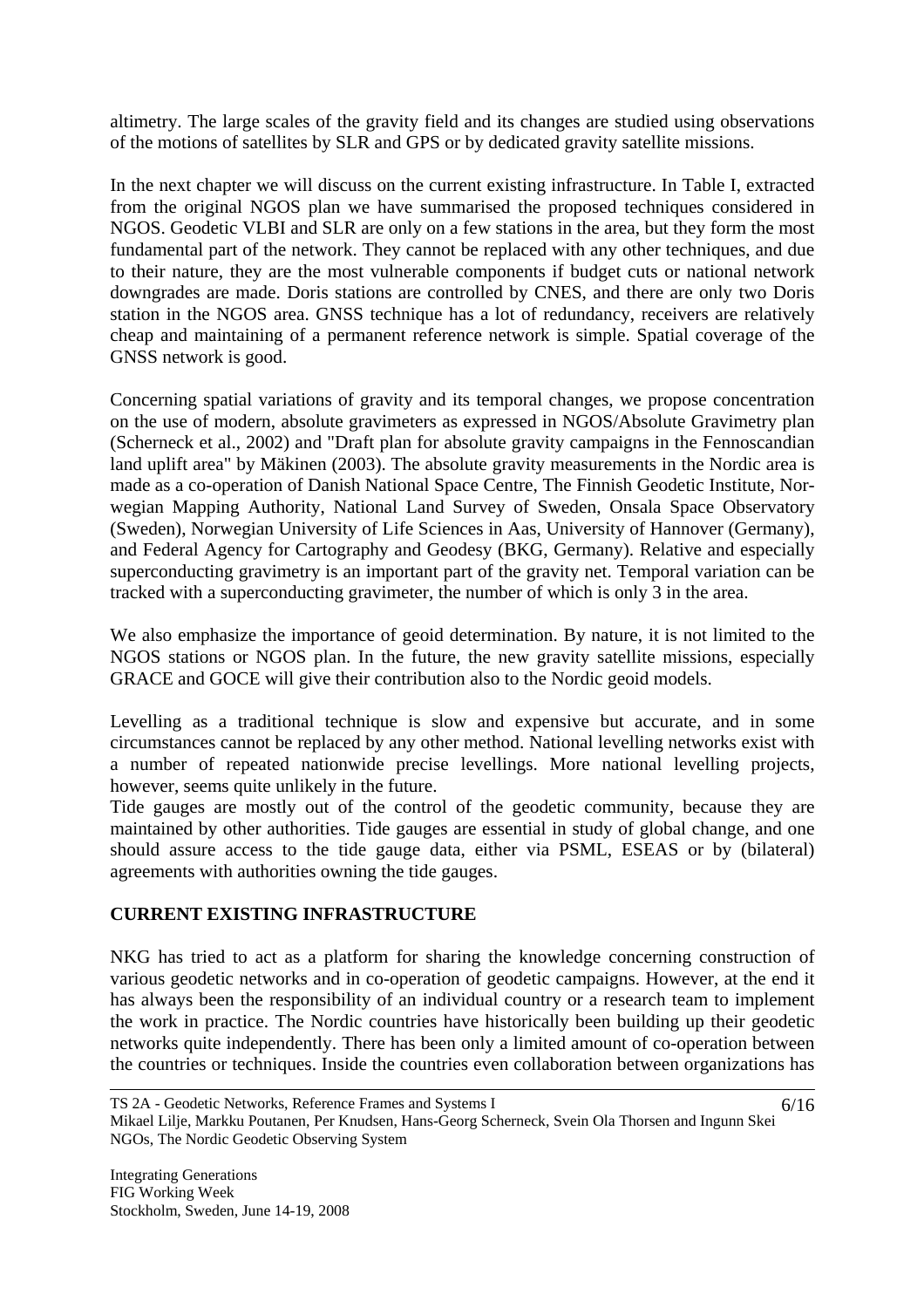not been optimal. Tide gauges are typical examples, because institutions taking care of them are generally outside of the geodetic community.

In each country there are networks of permanent GNSS stations which partly are operated by the national geodetic authorities. The co-ordination concerning e.g. location, construction, facilities and products was not optimal when the stations were built. This means e.g. that the stations have different monumentation, have different types of equipment, produce slightly different products and possibly are not optimally spread over the Nordic Area. However, the basic observables are the same at all stations, thus allowing e.g. the common Nordic computation of the EPN block, or the collaboration in the projects like BIFROST. Another form of collaboration exists between Denmark, Norway and Sweden since the year 2000, concerning exchange of data and various products for navigation and real-time application purposes.

| Technique               | Objective                                                                            | Accuracy                                                | Component(s)                                                              |
|-------------------------|--------------------------------------------------------------------------------------|---------------------------------------------------------|---------------------------------------------------------------------------|
| <b>VLBI</b>             | positioning<br>Point<br>relative<br>the<br>to<br>network of quasars                  | $0.001$ ppb<br>$0.1$ mas                                | Surface displacement; Earth<br>rotation;<br>Reference frame orientation   |
| <b>SLR</b>              | Point<br>relative to satellites                                                      | positioning $ $ < 1 cm (range)<br>$1-2$ cm              | Surface displacement; Earth<br>rotation;<br>Reference frame origin        |
| <b>GNSS</b>             | Point positioning<br>relative to a satellite<br>system                               | E: $1-2$ cm <sup>*</sup><br>$C: 1-2$ mm                 | Surface displacement;<br>Reference<br>frames,<br>densification            |
| <b>DORIS</b>            | Point<br>positioning<br>relative to satellites                                       | $1-5$ cm                                                | Surface displacement;<br>Reference frame                                  |
| Levelling               | Height differences of<br>points relative to the $ < 1$ mm/km <sup>1/2</sup><br>geoid |                                                         | Surface displacement;<br>Height differences                               |
| Tide gauges             | Height of points $\vert$ E: 10 cm<br>relative to sea level                           | $C: 1$ cm                                               | Surface displacement;<br>Sea level variation                              |
| Absolute<br>gravimeters | Absolute gravimetric<br>accelerations                                                | $2-3 \mu Gal$                                           | Surface displacement; Earth<br>rotation:<br>Gravity; Reference frame      |
| gravimeters             | Superconducting Relative gravimetric<br>accelerations                                | $0.1 \mu$ Gal<br>$\left( < \quad 1 \right)$<br>periods) | Surface displacement; Earth<br>nGal rotation;<br>Gravity; Reference frame |
| Spring<br>gravimeters   | Relative gravimetric<br>accelerations                                                | $2-3 \mu Gal$                                           | Gravity;<br>Reference frame                                               |
|                         | $\overline{P}$ ) E means episodical and C continuous measurements                    |                                                         |                                                                           |

**Table 1.**:Summary of techniques considered in NGOS.

The Finnish Geodetic Institute has been active in absolute gravimetry and has been performing measurements on stations over the Nordic Area for many years. Groups from

7/16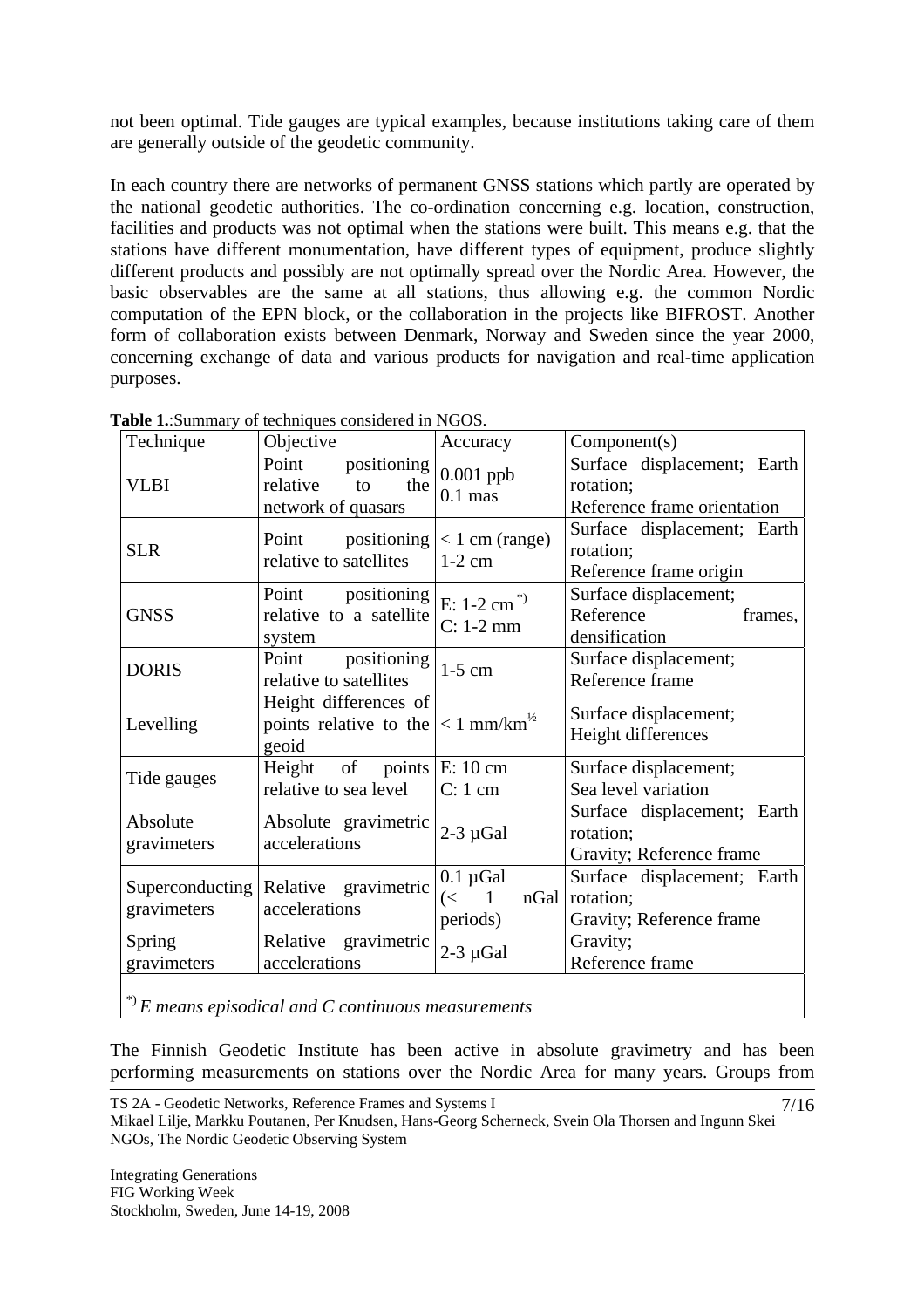USA and Germany have also made absolute gravity measurements in the Nordic Area. The current NGOS AG plan clearly demonstrates the current co-operation in this field. Since 2003, also Norwegian University of Life Sciences in Aas has an absolute gravimeter, and the National Land Survey of Sweden has purchased an absolute gravimeter in 2006, which are substantial increase in the resources. Most of the measurements in Finland and Sweden have been performed at stations with other geodetic techniques, such as permanent GNSS stations and/or tide gauges.

There is a superconducting gravimeter at Metsähovi and Ny-Ålesund and a new site is planned in Onsala. These three stations are also equipped with a geodetic VLBI. These three stations are internationally important fundamental resources since several specific techniques are collocated to these stations. Metsähovi has additionally collocated other two space geodetic equipment, namely the SLR and DORIS. Since 1978 Metsähovi has participated the SLR programme, and is currently the Northernmost SLR station. Stations in geodetic VLBI and SLR contributes to the work of IVS and ILRS which are the IAG services.

GNSS data of some Nordic stations are used in IGS, but a more wide selection of Nordic GNSS stations belong to the EPN, the European Permanent GPS Network, coordinated by EUREF. EUREF has during the last decade become active concerning European co-operation and examples of this are:

- − the European reference frame ETRS89
- − the European Network of permanent GNSS stations EPN
- − the European vertical network EUVN
- − the European height network UELN and the height system EVRS 2000
- − ECGN

The Nordic countries have adopted national ETRS89-realisations as their national reference systems. NKG is responsible for one of the EPN analysis centres and the responsible organization is currently National Land Survey in Sweden. NKG has urged the countries for Nordic co-operation concerning the Nordic height systems. The joint Nordic adjustment of the levelling networks is headed towards the common vertical datum in the area. NGOS is in line with these initiatives towards Nordic co-operation concerning the national geodetic networks and geodetic stations.

| Components           | $IAG$ service(s)              | Other service $(s)$ |
|----------------------|-------------------------------|---------------------|
| Surface displacement | IVS, ILRS, IGS, TIGA, WEGENER | <b>PSMSL, ESEAS</b> |
| Earth rotation       | IERS                          |                     |
| Gravity              | BGI, IGeS, ICET               |                     |
| Reference frame      | <b>EUREF, IERS</b>            |                     |

#### **Table 2**. Components and associated services

#### **Table 3.** Infrastructure and data

| <b>Technique</b> | <b>Stations</b> | <b>Responsible</b><br>$\mid$ institutes <sup><math>\mid</math></sup> | Data archive / availability        |
|------------------|-----------------|----------------------------------------------------------------------|------------------------------------|
| <b>VLBI</b>      | Metsähovi,      | FGI, OSO, SK                                                         | IVS / free availability of results |
|                  |                 |                                                                      |                                    |

TS 2A - Geodetic Networks, Reference Frames and Systems I

Mikael Lilje, Markku Poutanen, Per Knudsen, Hans-Georg Scherneck, Svein Ola Thorsen and Ingunn Skei NGOs, The Nordic Geodetic Observing System

Integrating Generations FIG Working Week Stockholm, Sweden, June 14-19, 2008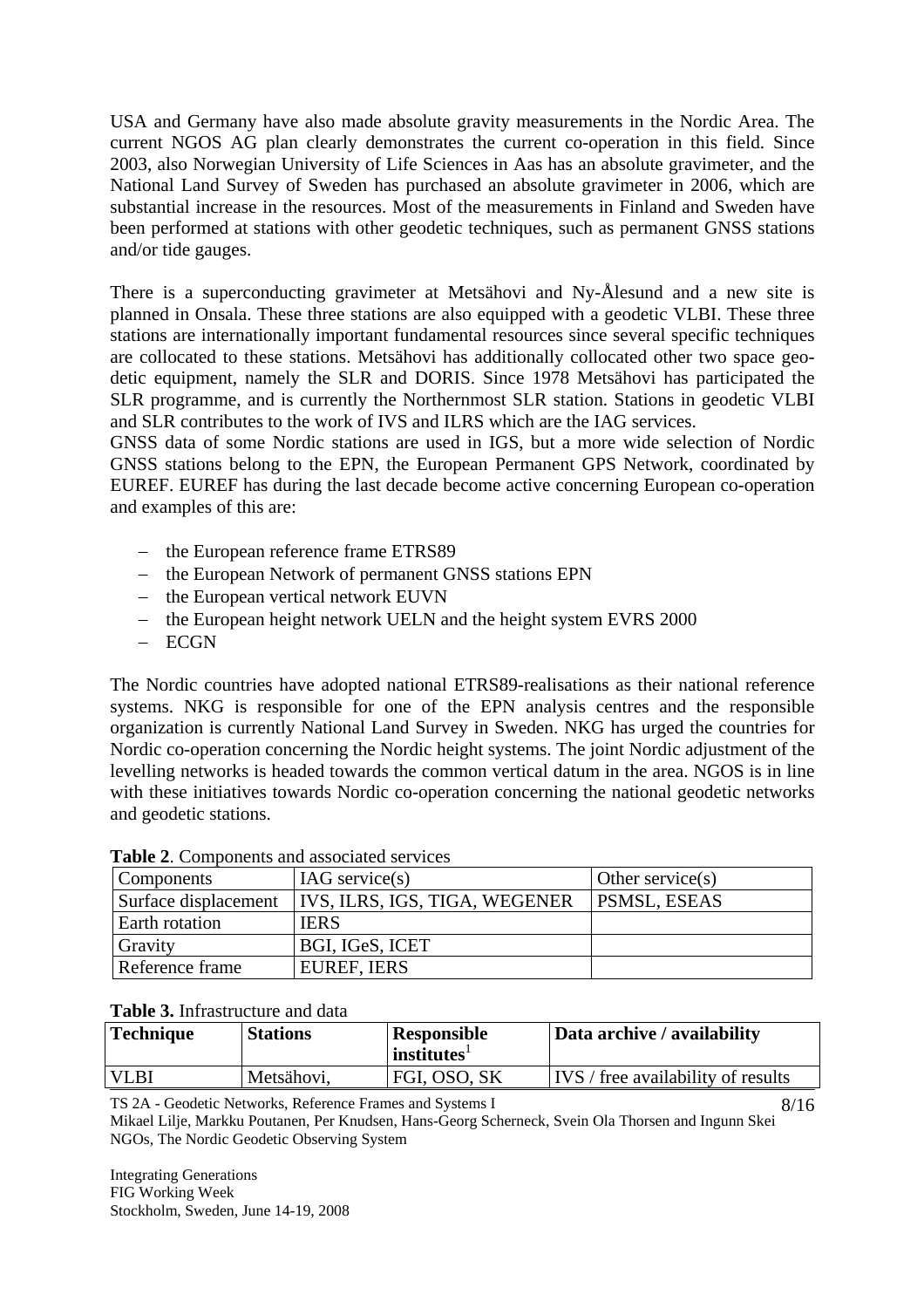| <b>Technique</b>                      | <b>Stations</b>                                                           | <b>Responsible</b><br>institutes <sup>1</sup> | Data archive / availability                                              |
|---------------------------------------|---------------------------------------------------------------------------|-----------------------------------------------|--------------------------------------------------------------------------|
|                                       | Ny<br>Onsala,<br>Alesund                                                  |                                               |                                                                          |
| <b>SLR</b>                            | Metsähovi<br>$^{(+)}$<br>Riga)                                            | FGI                                           | ILRS / free availability of results                                      |
| <b>GNSS</b>                           | many<br>(permanent),<br>episodic                                          | OSO,<br>FGI,<br>LM,<br>SK, KMS, DNSC          | EPN, OSO, National authorities /<br>partly free (EPN), partly restricted |
| <b>DORIS</b>                          | Metsähovi,<br><b>Ny</b><br>Alesund                                        | FGI, SK                                       | IDS, CNES / free                                                         |
| Levelling                             | National levelling FGI,<br>networks                                       | LM,<br>SK,<br>KMS, DNSC                       | Nordic Data Bank and UELN /<br>restricted availability                   |
| Tide gauges                           | many                                                                      | SMHI, FIMR, SK,<br><b>DMI</b>                 | PSML, national authorities / free<br>(PSML), restricted, commercial      |
| Absolute<br>gravimeters               | three instruments,<br>many<br>episodic                                    | points, FGI, UMB, LM                          | no joint data bank / restricted                                          |
| <b>Superconducting</b><br>gravimeters | Metsähovi,<br><b>Ny</b><br>Alesund<br>$^{(+)}$<br>Onsala (summer-<br>(08) |                                               | FGI, NMA (+OSO)   GGP / for members free                                 |
| Spring<br>gravimeters                 | national FGI,<br>many,<br>networks                                        | SK,<br>LM,<br>KMS, GTK                        | national data banks / restricted                                         |

#### **Abbreviation of institutes:**

| DMI            | Danish Meteorological Institute                   |
|----------------|---------------------------------------------------|
| <b>DNSC</b>    | The Danish National Space Center                  |
| FGI            | Finnish Geodetic Institute                        |
| <b>FIMR</b>    | Finnish Institute of Marine Research              |
| <b>GTK</b>     | Geological Survey of Finland                      |
| <b>KMS</b>     | National Survey and Cadastre of Denmark           |
| LM             | National Land Survey of Sweden                    |
| <sub>OSO</sub> | <b>Onsala Space Observatory</b>                   |
| SK.            | Norwegian Mapping Authority                       |
| <b>SMHI</b>    | Swedish Meteorological and Hydrological Institute |
| <b>UMB</b>     | Norwegian University of Life Sciences             |

**Table 4**: The NGOS Network

Columns:  $=$  approximate latitude;  $=$  approximate longitude,  $h =$  ellipsoidal height;

VLB = VLBI;  $SLR = SLR$ ; GNS = GNSS (GPS + GLONASS);  $DQ = DORIS$ ,  $AG = Absolute$ gravimeter,  $SCG = Superconducting gravimeter$ ;  $TG = Tide gauge$ ;  $CN = Control$  network,  $FP =$ Footprint;  $ITR = ITRF$  point;  $IVS = IVS$  point;  $IGS = IGS$  point;  $ILR = ILRS$  point;  $ECG = ECGN$ point; EPN = EPN point; GGP = GGP point; ESE = ESEAS point

Symbols: P = proposed / planned; M = monument available; E = episodic measurements; R = repeated measurements;  $C =$  continuous measurements;  $\cdot =$  none

TS 2A - Geodetic Networks, Reference Frames and Systems I Mikael Lilje, Markku Poutanen, Per Knudsen, Hans-Georg Scherneck, Svein Ola Thorsen and Ingunn Skei NGOs, The Nordic Geodetic Observing System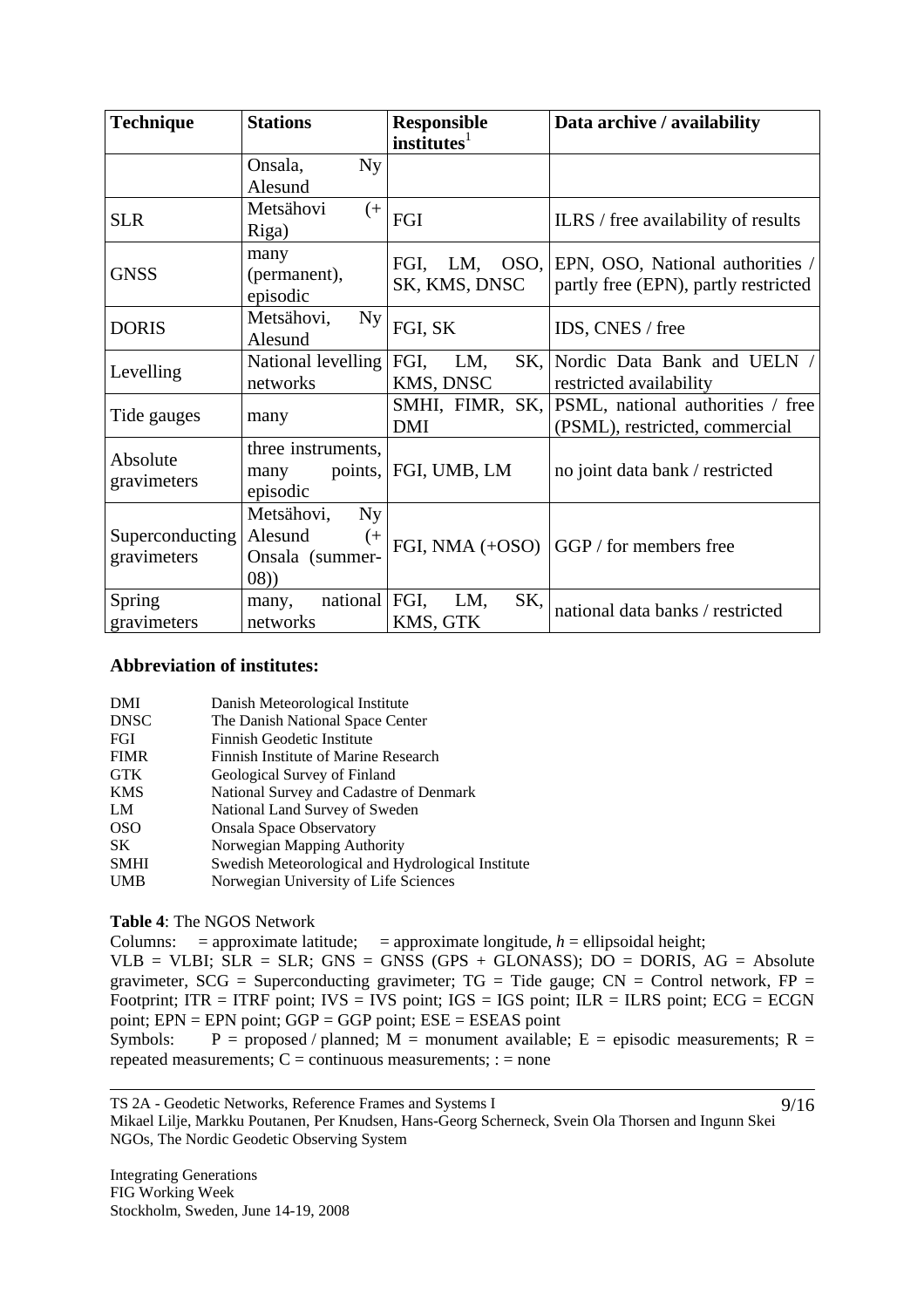| Site                              |                           | Coordinates<br>Techniques |                                 |                |               |                          |              |             |               |                      |                | Loca<br>Committed to      |                |              |             |             |               |                |               |              |
|-----------------------------------|---------------------------|---------------------------|---------------------------------|----------------|---------------|--------------------------|--------------|-------------|---------------|----------------------|----------------|---------------------------|----------------|--------------|-------------|-------------|---------------|----------------|---------------|--------------|
| name                              |                           |                           | h(                              | <b>VL</b>      | <b>SL</b>     | G                        | D            | A           | <b>SC</b>     | $\mathbf T$          | $\mathbf C$    | $\boldsymbol{\mathrm{F}}$ | IT             | IV           | IG          | IL          | EC            | EP             | G             | E            |
|                                   |                           |                           | m)                              | $\bf{B}$       | $\mathbf R$   | $\mathbf N$<br>${\bf S}$ | $\mathbf{O}$ | G           | $\mathbf G$   | $\mathbf G$          | $\mathbf N$    | ${\bf P}$                 | $\mathbf R$    | S            | S           | $\mathbf R$ | G             | ${\bf N}$      | <b>GP</b>     | S<br>E       |
| Metsäho                           | 60.21                     | 24.39                     | 95                              | $\overline{C}$ | $\mathsf{C}$  | $\mathsf{C}$             | $\mathbf C$  | ${\bf R}$   | $\mathbf C$   | $\ddot{\cdot}$       | $\overline{R}$ | $\ddot{\cdot}$            | $\overline{C}$ | $\mathbf C$  | $\mathbf C$ | $\mathbf C$ | $\mathcal{C}$ | $\mathbf C$    | $\mathbf C$   |              |
| vi                                | 8                         | 5                         |                                 |                |               |                          |              |             |               |                      |                |                           |                |              |             |             |               |                |               |              |
| Ny-                               | 78.93                     | 11.86                     | 78                              | $\mathcal{C}$  |               | $\mathcal{C}$            | $\mathbf C$  | $\mathbf R$ | $\mathbf C$   | $\mathbf C$          | $\mathbf R$    | $\mathbf R$               | $\mathbf C$    | $\mathsf{C}$ | $\mathbf C$ |             | $\mathbf C$   |                | $\mathcal{C}$ | $\mathbf C$  |
| Alesund<br>Onsala                 | $\boldsymbol{0}$<br>57.39 | 5<br>11.92                | 47                              | $\mathbf C$    |               | $\mathcal{C}$            |              | $\mathbf R$ | $\mathcal{C}$ | $\ddot{\cdot}$       | $\mathbf R$    | $\cdot$ :                 | $\mathcal{C}$  | $\mathsf{C}$ | C           |             |               | $\mathcal{C}$  |               |              |
|                                   | 5                         | 6                         |                                 |                |               |                          |              |             |               |                      |                |                           |                |              |             |             |               |                |               |              |
| Riga                              | 56.94                     | 24.05                     | 35                              |                | $\mathcal{C}$ | $\mathcal{C}$            |              | $\mathbf R$ |               | $\ddot{\cdot}$       | $\ddot{\cdot}$ | $\ddot{\cdot}$            | $\mathsf{C}$   |              |             |             |               |                |               |              |
| Trysil                            | 9<br>61.42                | 9<br>12.38                | 73                              | ${\bf E}$      | ${\bf P}$     | $\mathcal{C}$            |              | $\mathbf R$ | $\mathbf P$   | $\ddot{\cdot}$       | $\mathbf R$    | $\mathbf R$               |                |              |             |             |               |                |               |              |
|                                   | 3                         | $\overline{2}$            | $\mathbf{0}$                    |                |               |                          |              |             |               |                      |                |                           |                |              |             |             |               |                |               |              |
|                                   | 62.47                     |                           | 19                              |                |               | $\mathcal{C}$            |              | $\mathbf R$ |               | $\mathbf C$          | $\mathbf R$    | $\mathbf R$               | $\colon$       |              |             |             |               |                |               | C            |
| Alesund                           | 6                         | 6.199                     | $\overline{0}$                  |                |               |                          |              |             |               |                      |                |                           |                |              |             |             |               |                |               |              |
| Andoya                            | 69.27<br>8                | 16.00<br>9                | 41<br>1                         | $\ddot{\cdot}$ |               | $\mathcal{C}$            |              | E           |               | $\mathsf{C}$         |                | $\ddot{\cdot}$            |                |              |             |             |               |                |               | $\mathsf{C}$ |
|                                   | 69.32                     | 16.13                     | 35                              |                |               | $\overline{C}$           |              |             |               | $\mathsf{C}$         | $\mathbf R$    | $\sim$                    |                |              |             |             |               |                |               |              |
| Andenes                           | $\overline{0}$            | $\overline{4}$            |                                 |                |               |                          |              |             |               |                      |                |                           |                |              |             |             |               |                |               |              |
|                                   | 66.31                     | 18.12                     | 48                              |                |               | $\mathcal{C}$            |              | $\mathbf R$ |               | $\ddot{\phantom{a}}$ | ${\bf E}$      | $\ddot{\cdot}$            |                |              |             |             |               |                |               |              |
| Arjeplog                          | 8<br>60.28                | 5                         | 9<br>94                         |                |               | $\mathcal{C}$            |              | ${\bf P}$   |               | $\mathsf{C}$         | $\mathbf R$    | $\mathbf R$               |                |              |             |             |               |                |               |              |
| Bergen                            | 9                         | 5.267                     |                                 |                |               |                          |              |             |               |                      |                |                           |                |              |             |             |               |                |               |              |
|                                   | 67.28                     | 14.43                     | 10                              |                |               | $\mathcal{C}$            |              | E           |               | $\mathsf{C}$         | $\mathbf R$    | $\mathbf R$               | $\ddot{\cdot}$ |              |             |             |               | $\overline{C}$ |               |              |
| <b>Bodo</b>                       | 4                         | $\overline{4}$            | $\overline{7}$                  |                |               |                          |              |             |               |                      |                |                           |                |              |             |             |               |                |               |              |
| <b>Borås</b>                      | 57.71<br>5                | 12.89<br>1                | 22<br>$\theta$                  |                |               | $\mathcal{C}$            |              | $\mathbf R$ |               | $\vdots$             | ${\bf E}$      | $\ddot{\cdot}$            |                |              |             |             |               | $\overline{C}$ |               |              |
| <b>Budding</b>                    | 55.73                     | 12.50                     | $\div$                          | $\ddot{\cdot}$ |               | $\mathcal{C}$            |              |             |               | $\ddot{\cdot}$       | ${\bf E}$      | E                         | $\ddot{\cdot}$ |              |             |             |               | $\mathcal{C}$  |               |              |
|                                   | 9                         | $\theta$                  |                                 |                |               |                          |              |             |               |                      |                |                           |                |              |             |             |               |                |               |              |
| Copenha 55.7                      |                           | 12.5                      | $\ddot{\cdot}$                  |                |               |                          |              | $\mathbf R$ |               | $\mathcal{C}$        |                |                           |                |              |             |             |               |                |               |              |
| gen<br>Degerby $60.03$ 20.38 20 : |                           |                           |                                 |                |               | ${\bf E}$                |              |             |               | $\mathbf C$          | $\mathbf{P}$   | $\ddot{\phantom{a}}$      | $\colon$       |              |             |             |               |                |               |              |
|                                   | 2                         | 5                         |                                 |                |               |                          |              |             |               |                      |                |                           |                |              |             |             |               |                |               |              |
| Dombås                            | 3                         | 62.07 9.114 73            | 3                               | $\ddot{\cdot}$ |               | $\mathbf C$              |              |             |               | $\ddot{\cdot}$       |                | $R R$ :                   |                |              |             |             |               |                |               |              |
| Furuögr                           | 64.87                     | $21.04$ :                 |                                 | $\vdots$       |               |                          |              |             |               | $\mathbf C$          | $\colon$       | $\ddot{\cdot}$            |                |              |             |             |               |                |               |              |
| und                               | 9                         | 8                         |                                 |                |               |                          |              |             |               |                      |                |                           |                |              |             |             |               |                |               |              |
| Götebor                           |                           | 57.68 11.98 :             |                                 | $\ddot{\cdot}$ |               |                          |              | $\mathbf R$ |               | $\ddot{\cdot}$       | E              | $\mathbb{C}$              |                |              |             |             |               |                |               |              |
| g                                 | $\tau$                    | 1                         |                                 |                |               |                          |              |             |               |                      |                |                           |                |              |             |             |               |                |               |              |
| Hässleh<br>olm                    | 56.09<br>$\overline{2}$   | 13.71<br>8                | <sup>11</sup><br>$\overline{4}$ |                |               | $\mathcal{C}$            |              |             |               | $\ddot{\cdot}$       | ${\bf E}$      | $\mathbb{R}^2$            |                |              |             |             |               |                |               |              |
| Helsing                           |                           | 56.04 12.58               | $\therefore$                    | $\ddot{\cdot}$ |               |                          | :            | $\mathbf R$ |               | $\vdots$             | :              | $\ddot{\cdot}$            |                |              |             |             |               |                |               |              |
| ør                                | $5\overline{)}$           | $\overline{0}$            |                                 |                |               |                          |              |             |               |                      |                |                           |                |              |             |             |               |                |               |              |

TS 2A - Geodetic Networks, Reference Frames and Systems I

10/16

Mikael Lilje, Markku Poutanen, Per Knudsen, Hans-Georg Scherneck, Svein Ola Thorsen and Ingunn Skei NGOs, The Nordic Geodetic Observing System

Integrating Generations FIG Working Week Stockholm, Sweden, June 14-19, 2008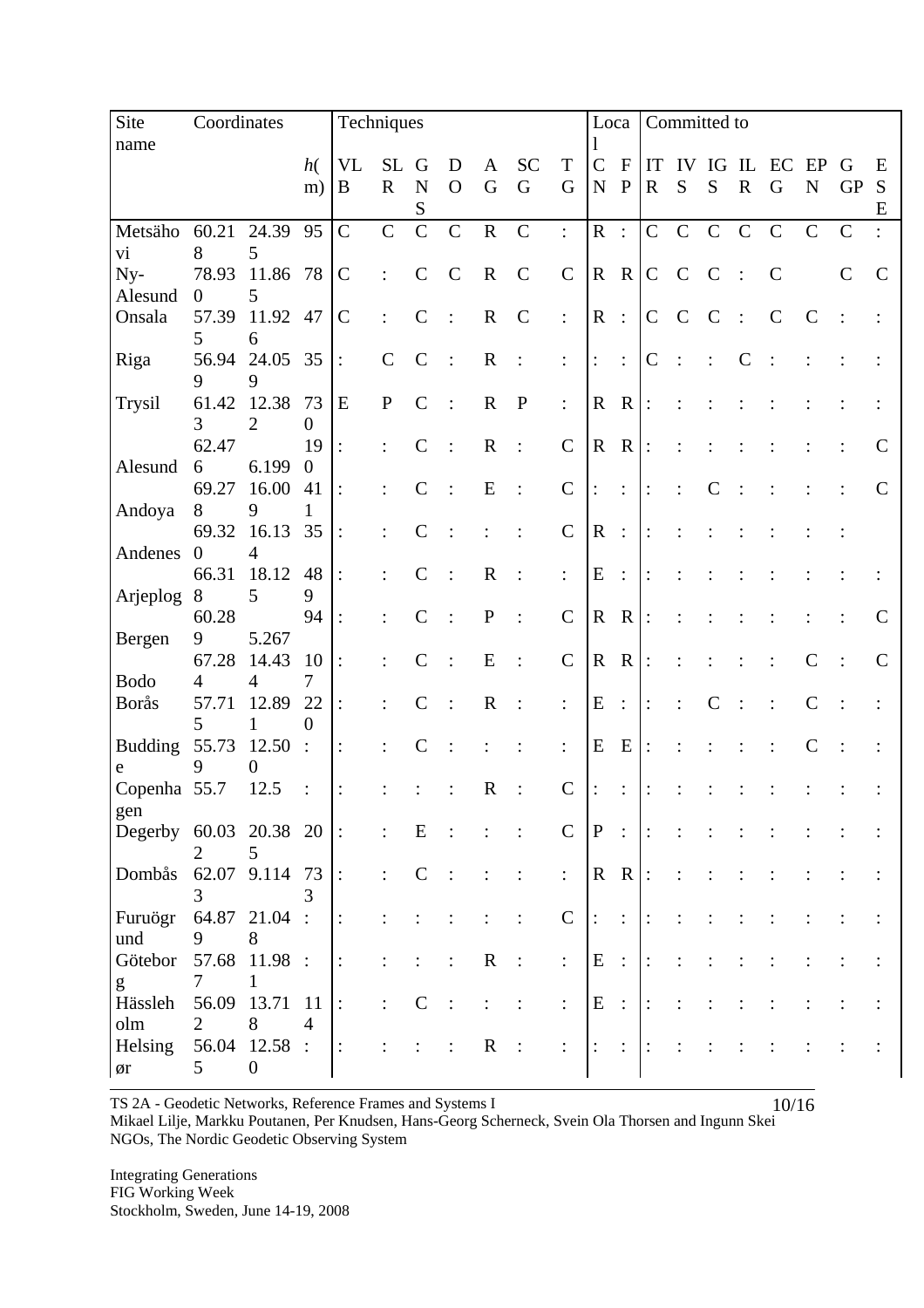| Site     | Coordinates    |                  |                         | Techniques      | Loca<br>Committed to |                |              |                |                       |                |                |           |              |         |               |               |  |              |
|----------|----------------|------------------|-------------------------|-----------------|----------------------|----------------|--------------|----------------|-----------------------|----------------|----------------|-----------|--------------|---------|---------------|---------------|--|--------------|
| name     |                |                  |                         |                 |                      |                |              |                |                       |                |                |           |              |         |               |               |  |              |
|          |                |                  | $\ddot{\cdot}$          | E               |                      | $\mathbf C$    | E            |                | ${\bf E}$             | $\ddot{\cdot}$ | $\mathbf C$    | $\cdot$ : | $\mathsf{C}$ | $\cdot$ | $\mathcal{C}$ | $\mathcal{C}$ |  |              |
|          |                | 64.26 15.19      |                         |                 |                      |                |              |                |                       |                |                |           |              |         |               |               |  |              |
| Höfn     | $\tau$         | 8                |                         |                 |                      |                |              |                |                       |                |                |           |              |         |               |               |  |              |
| Holmsu   | 66.67          | 20.38 32         |                         | $\ddot{\cdot}$  |                      | $\mathcal{C}$  |              |                | $\colon$              | $\ddot{\cdot}$ |                |           |              |         |               |               |  |              |
| nd       | 3              | 9                |                         |                 |                      |                |              |                |                       |                |                |           |              |         |               |               |  |              |
| Honefos  | 60.14          | 10.24            | 18                      | $\ddot{\cdot}$  |                      | $\overline{C}$ | E            | $\ddot{\cdot}$ | $\mathbf R$           | $\ddot{\cdot}$ |                |           |              |         |               |               |  |              |
| S        | $\overline{4}$ | 9                | $\mathbf{1}$            |                 |                      |                |              |                |                       |                |                |           |              |         |               |               |  |              |
| Honning  | 70.96          | 25.95            | 55                      | $\ddot{\cdot}$  |                      | $\mathsf{C}$   | E            | $\ddot{\cdot}$ | $\mathbf R$           | $\ddot{\cdot}$ | $\ddot{\cdot}$ |           |              |         |               |               |  |              |
| svåg     | 8              | 6                |                         |                 |                      |                |              |                |                       |                |                |           |              |         |               |               |  |              |
|          | 57.88          | 21.85            | $\dddot{\phantom{1}}$ : | $\ddot{\cdot}$  |                      |                |              | $\ddot{\cdot}$ | $\vdots$              | $\ddot{\cdot}$ |                |           |              |         |               |               |  |              |
| Irbene   | 8              | $\overline{2}$   |                         |                 |                      |                |              |                |                       |                |                |           |              |         |               |               |  |              |
| Jan      | 70.97          | $\frac{1}{2}$    | 65                      | $\ddot{\cdot}$  |                      | $\mathsf{C}$   |              | $\ddot{\cdot}$ | :                     | $\ddot{\cdot}$ |                |           |              |         |               |               |  |              |
| Mayen    | $\overline{2}$ | 8.491            |                         |                 |                      |                |              |                |                       |                |                |           |              |         |               |               |  |              |
| Joensuu  | 62.39          | 30.09            | 11                      | $\vdots$        | $\ddot{\cdot}$       | $\mathcal{C}$  | $\mathbf R$  | $\vdots$       | $\mathbf R$           | $\ddot{\cdot}$ | $\mathcal{C}$  |           |              |         |               | $\mathcal{C}$ |  |              |
|          | $\mathbf{1}$   | 6                | $\overline{4}$          |                 |                      |                |              |                |                       |                |                |           |              |         |               |               |  |              |
| Jönköpi  | 57.74          | 14.06            | 26                      | $\div$          | $\ddot{\cdot}$       | $\mathcal{C}$  |              | $\ddot{\cdot}$ | E                     | $\ddot{\cdot}$ | $\ddot{\cdot}$ |           |              |         |               |               |  |              |
| ng       | 5              | $\overline{0}$   | $\overline{0}$          |                 |                      |                |              |                |                       |                |                |           |              |         |               |               |  |              |
|          | 59.44          | 13.50            | 11                      | $\dddot{\cdot}$ |                      | $\overline{C}$ |              | $\ddot{\cdot}$ | E                     | $\ddot{\cdot}$ |                |           |              |         |               |               |  |              |
| Karlstad | $\overline{4}$ | 6                | $\overline{4}$          |                 |                      |                |              |                |                       |                |                |           |              |         |               |               |  |              |
| Kautoke  | 69.01          | 23.01            | 41                      | $\ddot{\cdot}$  |                      | $\mathcal{C}$  | E            | $\ddot{\cdot}$ | $\overline{\text{R}}$ | $\ddot{\cdot}$ |                |           |              |         |               |               |  |              |
| ino      | 8              | $\boldsymbol{7}$ | 3                       |                 |                      |                |              |                |                       |                |                |           |              |         |               |               |  |              |
|          | 69.75          | 27.00            | $\ddot{\cdot}$          | $\vdots$        |                      | $\mathcal{C}$  | $\mathbf{P}$ | $\ddot{\cdot}$ | $\mathbf R$           | $\ddot{\cdot}$ |                |           |              |         |               |               |  |              |
| Kevo     | 6              | 7                |                         |                 |                      |                |              |                |                       |                |                |           |              |         |               |               |  |              |
| Kiruna   | 67.87          | 21.06            | 49                      | $\ddot{\cdot}$  |                      | $\mathcal{C}$  | $\mathbf R$  | $\ddot{\cdot}$ | E                     | $\ddot{\cdot}$ | $\mathcal{C}$  |           |              |         |               | $\mathcal{C}$ |  |              |
|          | 8              | $\overline{0}$   | 8                       |                 |                      |                |              |                |                       |                |                |           |              |         |               |               |  |              |
|          | 62.82          | 25.70            | $\cdot$ :               | $\ddot{\cdot}$  |                      | $\overline{C}$ |              | $\vdots$       | $\mathbf R$           | $\mathbf R$    | $\vdots$       |           |              |         |               |               |  |              |
| Kivetty  | $\overline{0}$ | $\overline{2}$   |                         |                 |                      |                |              |                |                       |                |                |           |              |         |               |               |  |              |
| Klaiped  | 55.72          | 21.17:           |                         | $\ddot{\cdot}$  |                      |                |              | $\ddot{\cdot}$ | $\ddot{\cdot}$        | $\ddot{\cdot}$ |                |           |              |         |               |               |  |              |
| a        | 3              | 8                |                         |                 |                      |                |              |                |                       |                |                |           |              |         |               |               |  |              |
| Kramfor  | 62.85          | 18.09            | 57                      | $\vdots$        | $\ddot{\cdot}$       | $\mathsf{C}$   | $\mathbf R$  | $\ddot{\cdot}$ | $\ddot{\cdot}$        | $\ddot{\cdot}$ |                |           |              |         |               |               |  |              |
| S        | 5              | 6                |                         |                 |                      |                |              |                |                       |                |                |           |              |         |               |               |  |              |
| Kristian | 58.08          |                  | 14                      | $\ddot{\cdot}$  | $\ddot{\cdot}$       | $\mathcal{C}$  |              | $\mathsf{C}$   | ${\bf R}$             | $\mathbf R$    | $\mathbf{E}$   |           |              |         |               |               |  | $\mathsf{C}$ |
| sand     | 3              | 7.907            | 8                       |                 |                      |                |              |                |                       |                |                |           |              |         |               |               |  |              |
|          |                |                  |                         |                 |                      |                |              |                |                       |                |                |           |              |         |               |               |  |              |

| Site                    | Coordinates |  | Techniques |     | Local |  |                                                                               | Committed to |  |                |   |  |                                                                                                                  |     |  |             |     |  |
|-------------------------|-------------|--|------------|-----|-------|--|-------------------------------------------------------------------------------|--------------|--|----------------|---|--|------------------------------------------------------------------------------------------------------------------|-----|--|-------------|-----|--|
| name                    |             |  |            |     |       |  |                                                                               |              |  |                |   |  |                                                                                                                  |     |  |             |     |  |
|                         |             |  | h(         |     |       |  | VL SL G D A S T   CN F   I IV IG                                              |              |  |                |   |  |                                                                                                                  |     |  | IL E EP G E |     |  |
|                         |             |  | m)         | B   |       |  | R N O G C G                                                                   |              |  | $\mathbf{P}$   |   |  | S                                                                                                                | R C |  | $\mathbf N$ | G S |  |
|                         |             |  |            |     |       |  |                                                                               |              |  |                | R |  |                                                                                                                  |     |  |             | P E |  |
| Kungsh 56.10 15.58 54 : |             |  |            |     |       |  | $\therefore$ C $\therefore$ C $\therefore$                                    |              |  |                |   |  |                                                                                                                  |     |  |             |     |  |
| olmsfort 4              |             |  |            |     |       |  |                                                                               |              |  |                |   |  |                                                                                                                  |     |  |             |     |  |
| Kuressa 58.25 22.48 :   |             |  |            | l : |       |  | $\begin{array}{cccccccccccccc} 1 & 1 & 1 & 1 & 1 & 1 & 1 & 1 & 1 \end{array}$ | $\Box$       |  | $\ddot{\cdot}$ |   |  | $\  \cdot \  \cdot \  \cdot \  \cdot \  \cdot \  \cdot \  \cdot \  \cdot \  \cdot \  \cdot \  \cdot \  \cdot \ $ |     |  |             |     |  |
| are                     |             |  |            |     |       |  |                                                                               |              |  |                |   |  |                                                                                                                  |     |  |             |     |  |

Mikael Lilje, Markku Poutanen, Per Knudsen, Hans-Georg Scherneck, Svein Ola Thorsen and Ingunn Skei<br>NGOs, The Nordic Geodetic Observing Svstem NGOs, The Nordic Geodetic Observing System

**Integrating Generations** FIG Working Week Stockholm, Sweden, June 14-19, 2008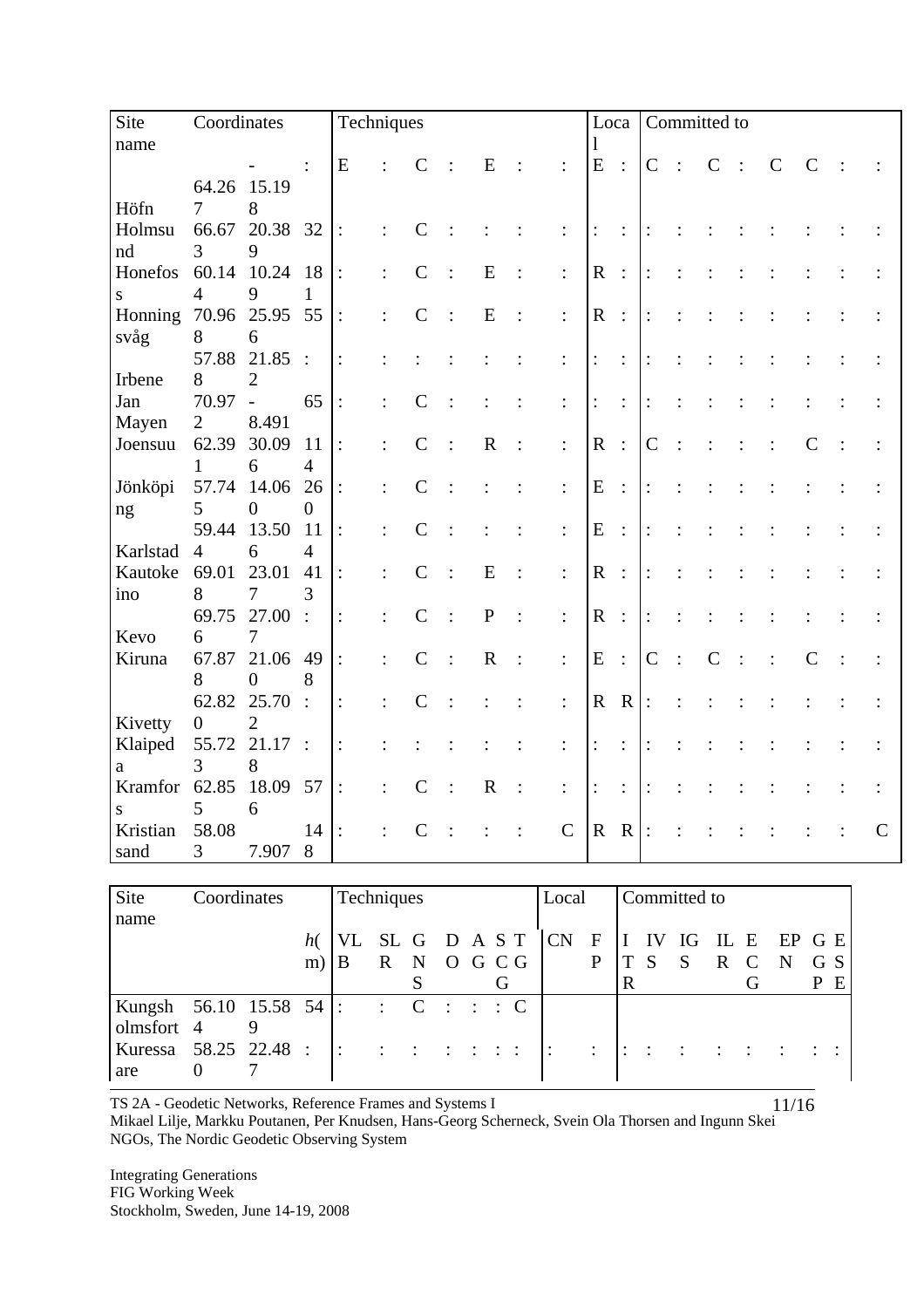| Site                     | Coordinates    |                    |                        | Techniques     |                |               |                         |              |                |                        | Local<br>Committed to |                                      |               |                |             |                |               |              |  |             |
|--------------------------|----------------|--------------------|------------------------|----------------|----------------|---------------|-------------------------|--------------|----------------|------------------------|-----------------------|--------------------------------------|---------------|----------------|-------------|----------------|---------------|--------------|--|-------------|
| name                     |                |                    |                        |                |                |               |                         |              |                |                        |                       |                                      |               |                |             |                |               |              |  |             |
| Kuusam                   | 65.91          | 29.03              | $\ddots$               | $\ddot{\cdot}$ |                |               |                         |              |                | $\ddot{\phantom{1}}$ : | $\mathbf R$           | $\ddot{\cdot}$                       |               |                |             |                |               |              |  |             |
| ${\bf O}$                | $\overline{0}$ | 3                  |                        |                |                |               |                         |              |                |                        |                       |                                      |               |                |             |                |               |              |  |             |
|                          | 60.72          | 14.87              | 47                     | $\colon$       |                |               |                         |              |                |                        | E                     | :                                    |               |                |             |                |               |              |  |             |
| Leksand                  | 2              | 7                  | 8                      |                |                |               |                         |              |                |                        |                       |                                      |               |                |             |                |               |              |  |             |
|                          | 59.33          | 17.82              | 80                     |                |                |               |                         |              |                |                        | ${\bf E}$             | $\ddot{\cdot}$                       |               |                |             |                |               |              |  |             |
| Lovö                     | 8              | 9                  |                        |                |                |               |                         |              |                |                        |                       |                                      |               |                |             |                |               |              |  |             |
| Lycksel                  | 64.62          | 18.66              | 24                     | $\ddot{\cdot}$ |                |               |                         | $\mathbf R$  |                | $\ddots$               | $\ddot{\cdot}$        | $\ddot{\cdot}$                       |               |                |             |                |               |              |  |             |
| e                        | 8              | 7                  | 5                      |                |                |               |                         |              |                |                        |                       |                                      |               |                |             |                |               |              |  |             |
| Mårtsbo                  | 60.59          | 17.25              | 75                     | $\ddot{\cdot}$ |                | $\mathcal{C}$ |                         | $\mathbf R$  | $\mathbb{R}^+$ |                        | ${\bf E}$             | $\ddot{\cdot}$                       | $\mathcal{C}$ | $\ddot{\cdot}$ | $\mathbf C$ |                | $\mathcal{C}$ | C            |  |             |
|                          | 5              | 9                  |                        |                |                |               |                         |              |                |                        |                       |                                      |               |                |             |                |               |              |  |             |
| Norrköp                  | 58.59          | 16.24 41           |                        | $\ddot{\cdot}$ |                |               |                         |              |                |                        | E                     | $\ddot{\cdot}$                       |               |                |             |                |               |              |  |             |
| ing                      | $\mathbf{0}$   | 6                  |                        |                |                |               |                         |              |                |                        |                       |                                      |               |                |             |                |               |              |  |             |
| Olkiluot                 | 61.24          | 21.47              | $\ddot{\phantom{1}}$ : | $\ddot{\cdot}$ |                | $\mathsf{C}$  |                         | ${\bf P}$    | $\vdots$ :     |                        | $\mathbf R$           | $\mathbf R$                          |               |                |             |                |               |              |  |             |
| $\mathbf{O}$             | $\theta$       | 3                  |                        |                |                |               |                         |              |                |                        |                       |                                      |               |                |             |                |               |              |  |             |
| Oskarsh                  | 57.06          | 15.99              | 15                     | $\colon$       | $\ddot{\cdot}$ |               |                         |              |                | $\ddot{\phantom{1}}$ : | ${\bf E}$             | $\ddot{\cdot}$                       |               |                |             |                |               |              |  |             |
| amn                      | 6              | 7                  | $\overline{0}$         |                |                |               |                         |              |                |                        |                       |                                      |               |                |             |                |               |              |  |             |
|                          | 59.73          | 10.36              | 22                     |                |                |               |                         |              |                | $\mathbf C$            | $\mathbf R$           | $\mathbf R$                          |               |                |             |                |               |              |  |             |
| Oslo                     | 7              | 8                  | 1                      |                |                |               |                         |              |                |                        |                       |                                      |               |                |             |                |               |              |  |             |
| Östersun 63.44           |                | 14.85              | 49                     |                |                | $\mathsf{C}$  |                         | $\mathbf R$  | $\pm$ $\pm$    |                        | ${\bf E}$             | $\ddot{\cdot}$                       |               |                |             |                |               |              |  |             |
| $\mathbf d$              | 3              | 8                  | $\Omega$               |                |                |               |                         |              |                |                        |                       |                                      |               |                |             |                |               |              |  |             |
|                          | 65.08          | 25.89              | $\cdot$ :              | $\ddot{\cdot}$ |                |               |                         | $\mathbf P$  |                | $\vdots$ :             | $\mathbf R$           | $\vdots$                             |               |                |             |                |               |              |  |             |
| Oulu                     | 6              | 3                  |                        |                |                |               |                         |              |                |                        |                       |                                      |               |                |             |                |               |              |  |             |
| Överkali                 | 66.31          | 22.77              | 22                     |                |                |               |                         |              |                |                        | E                     | $\ddot{\cdot}$                       |               |                |             |                |               |              |  |             |
| $\mathbf X$              | 8              | $\overline{3}$     | 3                      |                |                |               |                         |              |                |                        |                       |                                      |               |                |             |                |               |              |  |             |
| Panevez                  | 55.37          | 24.36              | $\cdot$ :              | $\ddot{\cdot}$ |                |               |                         |              |                |                        |                       |                                      |               |                |             |                |               |              |  |             |
| ys                       | 5              | $\boldsymbol{0}$   |                        |                |                |               |                         |              |                |                        |                       |                                      |               |                |             |                |               |              |  |             |
|                          | 57.40          | 21.85              | $\ddots$               | $\ddot{\cdot}$ |                |               |                         |              |                |                        | :                     |                                      |               |                |             |                |               |              |  |             |
| Pope                     | 3              | 7                  |                        |                |                |               |                         |              |                |                        |                       |                                      |               |                |             |                |               |              |  |             |
| Qaqorto                  | 60.71          | 313.9              | $\ddot{\phantom{1}}$ : |                |                |               |                         | $\mathbf{P}$ |                | $\mathcal{C}$          | E                     | $\ddot{\cdot}$                       |               |                |             |                |               |              |  |             |
| $\mathbf q$              | 5              | 52                 |                        |                |                |               |                         |              |                |                        |                       |                                      |               |                |             |                |               |              |  |             |
|                          |                | 63.98 20.89 31     |                        | $\mathbf{E}$   | $\vdots$       | $\mathbf C$   | : R : C                 |              |                |                        |                       |                                      | $\vdots$      |                |             |                |               |              |  |             |
| Ratan                    | 6              | 6                  |                        |                |                |               |                         |              |                |                        |                       |                                      |               |                |             |                |               |              |  |             |
|                          |                |                    |                        | $\vdots$       | $\ddot{\cdot}$ |               | C C R : C               |              |                |                        | $\overline{R}$        | $\ddot{\phantom{a}}$                 | $C$ :         |                | $\mathbf C$ | $\ddot{\cdot}$ | $C$ $C$       |              |  | $\mathbf C$ |
| Reykjav                  |                | 64.13 21.95        |                        |                |                |               |                         |              |                |                        |                       |                                      |               |                |             |                |               |              |  |             |
| ik                       | 9              | 5                  |                        |                |                |               |                         |              |                |                        |                       |                                      |               |                |             |                |               |              |  |             |
| Romuva 64.21 29.93 :     |                |                    |                        | $\ddot{\cdot}$ |                | $\mathsf{C}$  |                         |              |                |                        | $\mathbf{R}$          | $\mathbf R$                          | $\vdots$      |                |             |                |               |              |  |             |
| ara                      | 7              | 1                  |                        |                |                |               |                         |              |                |                        |                       |                                      |               |                |             |                |               |              |  |             |
| Skellefte 64.87 21.04 81 |                |                    |                        | $\ddot{\cdot}$ | $\ddot{\cdot}$ | $\mathcal{C}$ | $\ddot{\phantom{1}}$ :  | R : :        |                |                        | E                     | $\ddot{\ddot{\phantom{}}\phantom{}}$ |               |                |             |                |               | C            |  |             |
| $\mathring{\text{a}}$    | 9              | 8                  |                        |                |                |               |                         |              |                |                        |                       |                                      |               |                |             |                |               |              |  |             |
| Smidstr                  |                | 55.64 9.559 :      |                        | $\ddot{\cdot}$ |                | $\mathcal{C}$ | $\langle \cdot \rangle$ | P : :        |                |                        | E                     | E                                    |               |                |             |                | $\mathsf{C}$  | $\mathsf{C}$ |  |             |
| up                       | Ŧ              |                    |                        |                |                |               |                         |              |                |                        |                       |                                      |               |                |             |                |               |              |  |             |
| Smögen                   |                | $58.35$ 11.21 45 : |                        |                | $\ddot{\cdot}$ |               | C : R : C               |              |                |                        | $\mathbf{P}$          | $\ddot{\cdot}$                       | $C$ :         |                |             |                |               |              |  |             |
|                          | 3              | 8                  |                        |                |                |               |                         |              |                |                        |                       |                                      |               |                |             |                |               |              |  |             |
|                          |                |                    |                        |                |                |               |                         |              |                |                        |                       |                                      |               |                |             |                |               |              |  |             |

TS 2A - Geodetic Networks, Reference Frames and Systems I  $12/16$ Mikael Lilje, Markku Poutanen, Per Knudsen, Hans-Georg Scherneck, Svein Ola Thorsen and Ingunn Skei NGOs, The Nordic Geodetic Observing System

**Integrating Generations** FIG Working Week Stockholm, Sweden, June 14-19, 2008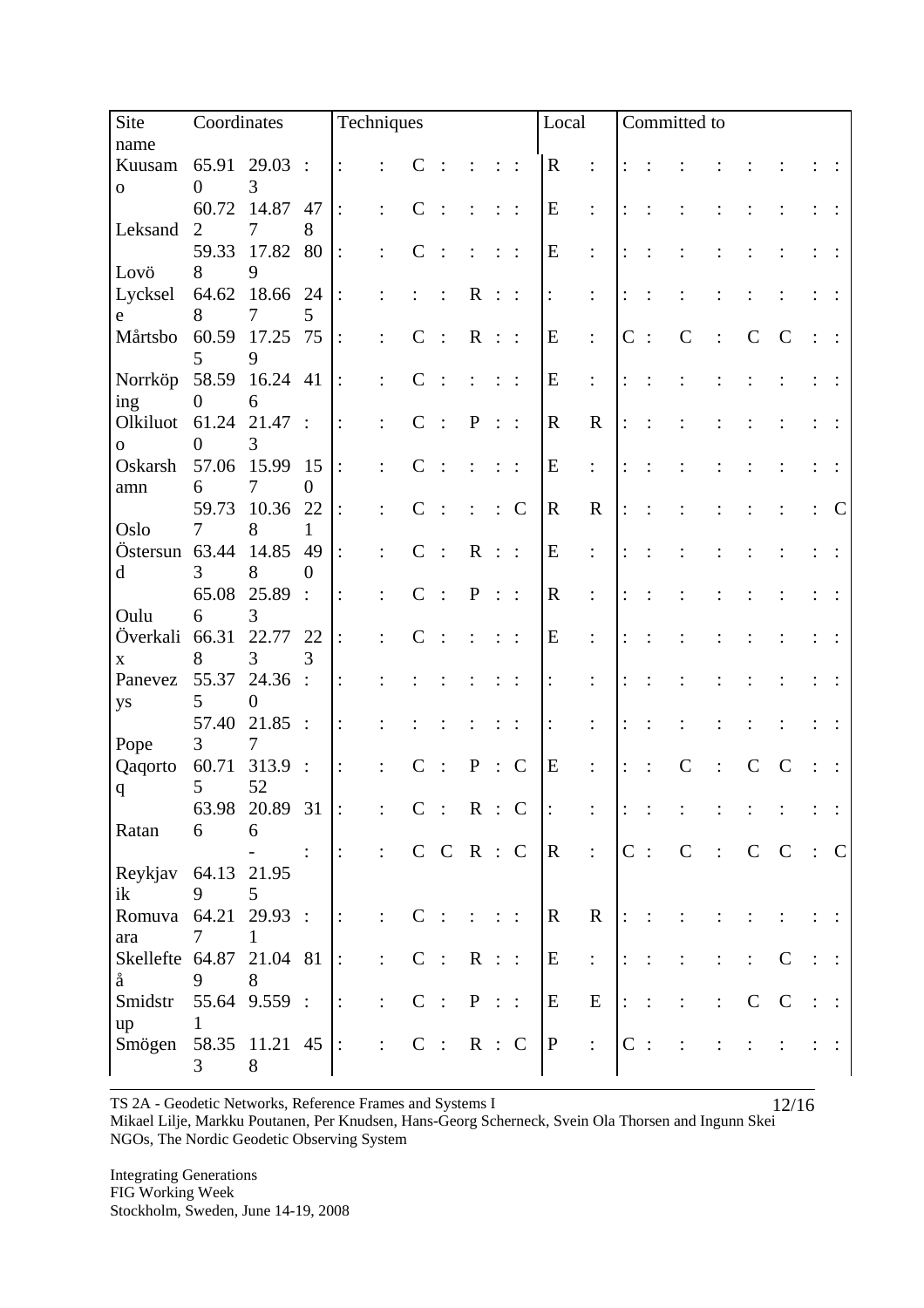| Site                                                       | Coordinates                                                           |                                                                                          |                      | Techniques                           |                                  |                             |         |             |                  |                |                                 | Local                      |             | Committed to  |  |               |               |
|------------------------------------------------------------|-----------------------------------------------------------------------|------------------------------------------------------------------------------------------|----------------------|--------------------------------------|----------------------------------|-----------------------------|---------|-------------|------------------|----------------|---------------------------------|----------------------------|-------------|---------------|--|---------------|---------------|
| name                                                       |                                                                       |                                                                                          |                      |                                      |                                  |                             |         |             |                  |                |                                 |                            |             |               |  |               |               |
| Sodanky<br>lä                                              | 1                                                                     | 67.42 26.38<br>9                                                                         | 30<br>$\overline{0}$ | $\ddot{\cdot}$                       |                                  | $\mathcal{C}$               | $\cdot$ | $\mathbf R$ | $\pm$ $\pm$      |                | $\mathbf R$                     | $\ddot{\cdot}$             |             |               |  |               | $\mathcal{C}$ |
| Stavang                                                    | 59.01                                                                 | 5.599                                                                                    | 10                   | $\vdots$                             |                                  | $\mathsf{C}$                |         | $\mathbf R$ |                  | $\therefore$ C | $\mathbf R$                     | $\mathbf R$                |             |               |  |               |               |
| er                                                         | 8                                                                     |                                                                                          | 5                    |                                      |                                  |                             |         |             |                  |                |                                 |                            |             |               |  |               |               |
| Suldrup                                                    |                                                                       | 56.84 9.742                                                                              | $\therefore$         | $\ddot{\cdot}$                       |                                  |                             |         | ${\bf P}$   | $\vdots$ :       |                | ${\bf E}$                       | ${\bf E}$                  |             |               |  |               |               |
|                                                            |                                                                       |                                                                                          |                      |                                      |                                  |                             |         |             |                  |                |                                 |                            |             |               |  |               |               |
| Sundsva                                                    | 62.23                                                                 | 17.66 32                                                                                 |                      | $\ddot{\cdot}$                       |                                  |                             |         |             |                  |                | E                               | $\ddot{\cdot}$             |             |               |  |               |               |
| 11                                                         | 2                                                                     | 0                                                                                        |                      |                                      |                                  |                             |         |             |                  |                |                                 |                            |             |               |  |               |               |
| Suurupi                                                    | 59.46                                                                 | 24.38                                                                                    | $\therefore$         | $\ddot{\cdot}$                       |                                  | $\mathsf{C}$                |         | E           | $\vdots$ :       |                | E                               | $\ddot{\cdot}$             |             |               |  |               |               |
|                                                            | 7                                                                     | 3                                                                                        |                      |                                      |                                  |                             |         |             |                  |                |                                 |                            |             |               |  |               |               |
|                                                            | 62.01                                                                 | 14.70                                                                                    | 49                   | $\ddot{\cdot}$                       |                                  |                             |         |             |                  |                | ${\bf E}$                       | $\ddot{\cdot}$             |             |               |  |               |               |
| Sveg                                                       | $\tau$<br>55.96                                                       | $\boldsymbol{0}$                                                                         | $\mathbf{1}$         |                                      |                                  |                             |         |             |                  |                |                                 |                            |             |               |  |               |               |
| Tebstrup                                                   | 8                                                                     | 9.881                                                                                    |                      | $\vdots$                             |                                  |                             |         | $\mathbf R$ | $\mathbb{R}^n$   |                | $\ddot{\cdot}$                  | $\ddot{\cdot}$             |             |               |  |               |               |
| Toraver                                                    | 58.26                                                                 | 26.46                                                                                    | $\ddot{\cdot}$       | $\colon$                             |                                  | $\mathbf P$                 |         | $\mathbf P$ |                  | $\ddots$       | $\vdots$                        | $\vdots$                   |             |               |  |               |               |
| e                                                          | 7                                                                     | 7                                                                                        |                      |                                      |                                  |                             |         |             |                  |                |                                 |                            |             |               |  |               |               |
| Tromsø                                                     | 69.66                                                                 | 18.93                                                                                    | 13                   | E                                    | E                                | $\mathsf{C}$                |         | E           | $\therefore$     | $\mathcal{C}$  | $\mathbf R$                     | $\mathbf R$                |             | $\mathcal C$  |  |               |               |
|                                                            | 3                                                                     | 8                                                                                        | $\overline{2}$       |                                      |                                  |                             |         |             |                  |                |                                 |                            |             |               |  |               |               |
| Trondhe                                                    | 63.37                                                                 | 10.31                                                                                    | 31                   | $\colon$                             |                                  | $\mathsf{C}$                |         |             |                  | R : C          | $\mathbf R$                     | $\mathbf R$                |             |               |  |               | $\mathbf C$   |
| im                                                         | 1                                                                     | 9                                                                                        | 8                    |                                      |                                  |                             |         |             |                  |                |                                 |                            |             |               |  |               |               |
|                                                            | 58.00                                                                 |                                                                                          | 48                   | $\ddot{\cdot}$                       |                                  |                             |         |             |                  | $\mathbf C$    | $\colon$                        | $\ddot{\cdot}$             |             | $\mathcal{C}$ |  |               | $\mathbf C$   |
| Trygde                                                     | 6                                                                     | 7.555                                                                                    |                      |                                      |                                  |                             |         |             |                  |                |                                 |                            |             |               |  |               |               |
|                                                            | 60.41                                                                 | 22.44                                                                                    | $\therefore$         | $\ddot{\cdot}$                       |                                  |                             |         | $\mathbf P$ | $\vdots$ :       |                | $\mathbf R$                     | $\ddot{\cdot}$             |             |               |  |               |               |
| Tuorla                                                     | 6                                                                     | 3                                                                                        |                      |                                      |                                  |                             |         |             |                  |                |                                 |                            |             |               |  |               |               |
|                                                            | 63.57                                                                 | 19.51                                                                                    | 54                   | $\ddot{\cdot}$                       |                                  |                             |         |             |                  |                | E                               |                            |             |               |  |               |               |
| Umeå                                                       | 8<br>59.86                                                            | $\mathbf{0}$<br>17.59                                                                    | 57                   |                                      |                                  |                             |         |             |                  |                |                                 |                            |             |               |  |               |               |
| Uppsala                                                    | 5                                                                     | 0                                                                                        |                      | $\ddot{\cdot}$                       |                                  |                             |         |             |                  |                | $\colon$                        | $\ddot{\cdot}$             |             |               |  |               |               |
| Vaasa                                                      | 62.96                                                                 | 21.77                                                                                    | 58                   | $\ddot{\cdot}$                       |                                  |                             |         | $\mathbf R$ |                  |                | $\mathbf R$                     | $\ddot{\cdot}$             | $\mathbf C$ |               |  |               |               |
| <b>GPS</b>                                                 | 1                                                                     | $\mathbf{1}$                                                                             |                      |                                      |                                  |                             |         |             |                  |                |                                 |                            |             |               |  |               |               |
| Vaasa_                                                     |                                                                       | 63.08 21.64 :                                                                            |                      |                                      |                                  |                             |         | $\mathbf R$ |                  |                |                                 |                            |             |               |  |               |               |
| AA                                                         | 5                                                                     | 6                                                                                        |                      |                                      |                                  |                             |         |             |                  |                |                                 |                            |             |               |  |               |               |
| Vänersb                                                    | 58.69                                                                 | 12.03                                                                                    | 17                   | $\div$                               | $\ddot{\cdot}$                   | $\mathsf{C}$                |         |             |                  |                | $\vdots$                        | $\ddot{\cdot}$             |             |               |  | $\mathcal{C}$ | C             |
| org                                                        | 3                                                                     | $\mathfrak{S}$                                                                           | $\overline{0}$       |                                      |                                  |                             |         |             |                  |                |                                 |                            |             |               |  |               |               |
| Vardø                                                      |                                                                       |                                                                                          | 17                   | $\ddot{\cdot}$                       | $\ddot{\cdot}$                   | $\mathsf{C}$                |         |             |                  |                | $\mathbf{R}$                    | $\mathbf R$                |             |               |  |               |               |
|                                                            |                                                                       |                                                                                          |                      |                                      |                                  |                             |         |             |                  |                |                                 |                            |             |               |  |               |               |
|                                                            |                                                                       |                                                                                          |                      |                                      |                                  |                             |         |             |                  |                |                                 |                            |             |               |  |               |               |
|                                                            |                                                                       |                                                                                          |                      |                                      |                                  |                             |         |             |                  |                |                                 |                            |             |               |  |               |               |
|                                                            |                                                                       |                                                                                          |                      |                                      |                                  |                             |         |             |                  |                |                                 |                            |             |               |  |               |               |
|                                                            |                                                                       |                                                                                          |                      |                                      |                                  |                             |         |             |                  |                |                                 |                            |             |               |  |               |               |
|                                                            |                                                                       |                                                                                          |                      |                                      |                                  |                             |         |             |                  |                |                                 |                            |             |               |  |               |               |
|                                                            |                                                                       |                                                                                          |                      |                                      |                                  |                             |         |             |                  |                |                                 |                            |             |               |  |               |               |
| (Domen<br>Vardö<br>(TG)<br>Vilhelmi 64.69<br>na<br>Vilnius | 70.33<br>6<br>70.37<br>$\overline{2}$<br>8<br>54.72<br>$\overline{2}$ | 31.03 5<br>1<br>31.10 23<br>$\overline{0}$<br>16.56 45<br>$\overline{0}$<br>25.33 :<br>8 | $\theta$             | $\div$<br>$\ddot{\cdot}$<br>$\colon$ | $\ddot{\cdot}$<br>$\ddot{\cdot}$ | $\mathsf{C}$<br>$\mathbf C$ |         |             | ÷.<br>$\vdots$ : | $\mathcal{C}$  | $\ddot{\cdot}$<br>E<br>$\vdots$ | $\vdots$<br>$\ddot{\cdot}$ | $\mathbf C$ |               |  |               |               |

TS 2A - Geodetic Networks, Reference Frames and Systems I  $13/16$ Mikael Lilje, Markku Poutanen, Per Knudsen, Hans-Georg Scherneck, Svein Ola Thorsen and Ingunn Skei NGOs, The Nordic Geodetic Observing System

**Integrating Generations** FIG Working Week Stockholm, Sweden, June 14-19, 2008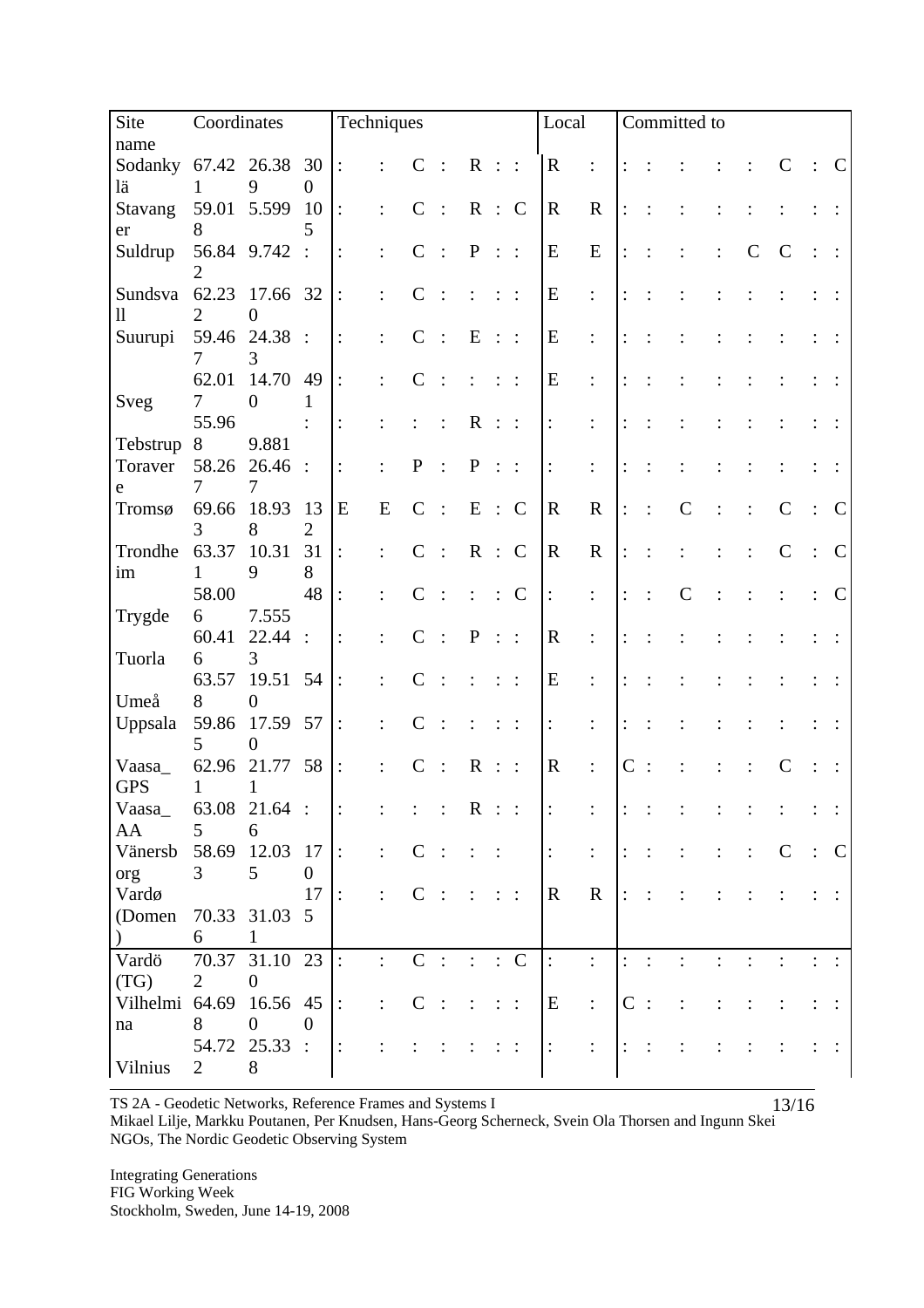| Site                                                                        | Coordinates |                                | Techniques |  |  |  | Local                                                                                                                 | Committed to |  |  |  |  |  |  |  |  |  |
|-----------------------------------------------------------------------------|-------------|--------------------------------|------------|--|--|--|-----------------------------------------------------------------------------------------------------------------------|--------------|--|--|--|--|--|--|--|--|--|
| name                                                                        |             |                                |            |  |  |  |                                                                                                                       |              |  |  |  |  |  |  |  |  |  |
| Virolaht 60.53 27.55 : $ \cdot $ : C : E : $ R$ : $ \cdot $ : : : : : : : : |             |                                |            |  |  |  |                                                                                                                       |              |  |  |  |  |  |  |  |  |  |
|                                                                             |             |                                |            |  |  |  |                                                                                                                       |              |  |  |  |  |  |  |  |  |  |
|                                                                             |             | 57.65 18.36 80 :               |            |  |  |  | C: C: R: C   E :   C: C : C : C :                                                                                     |              |  |  |  |  |  |  |  |  |  |
| Visby                                                                       |             |                                |            |  |  |  |                                                                                                                       |              |  |  |  |  |  |  |  |  |  |
|                                                                             |             | $56.06 \quad 26.76 : \quad  :$ |            |  |  |  | <u>s de de decada de la califación de la califación de la califación de la califación de la califación de la cali</u> |              |  |  |  |  |  |  |  |  |  |
| Viski                                                                       |             |                                |            |  |  |  |                                                                                                                       |              |  |  |  |  |  |  |  |  |  |



**Figure 2.** The geographical area covered by the NGOS and proposed NGOS stations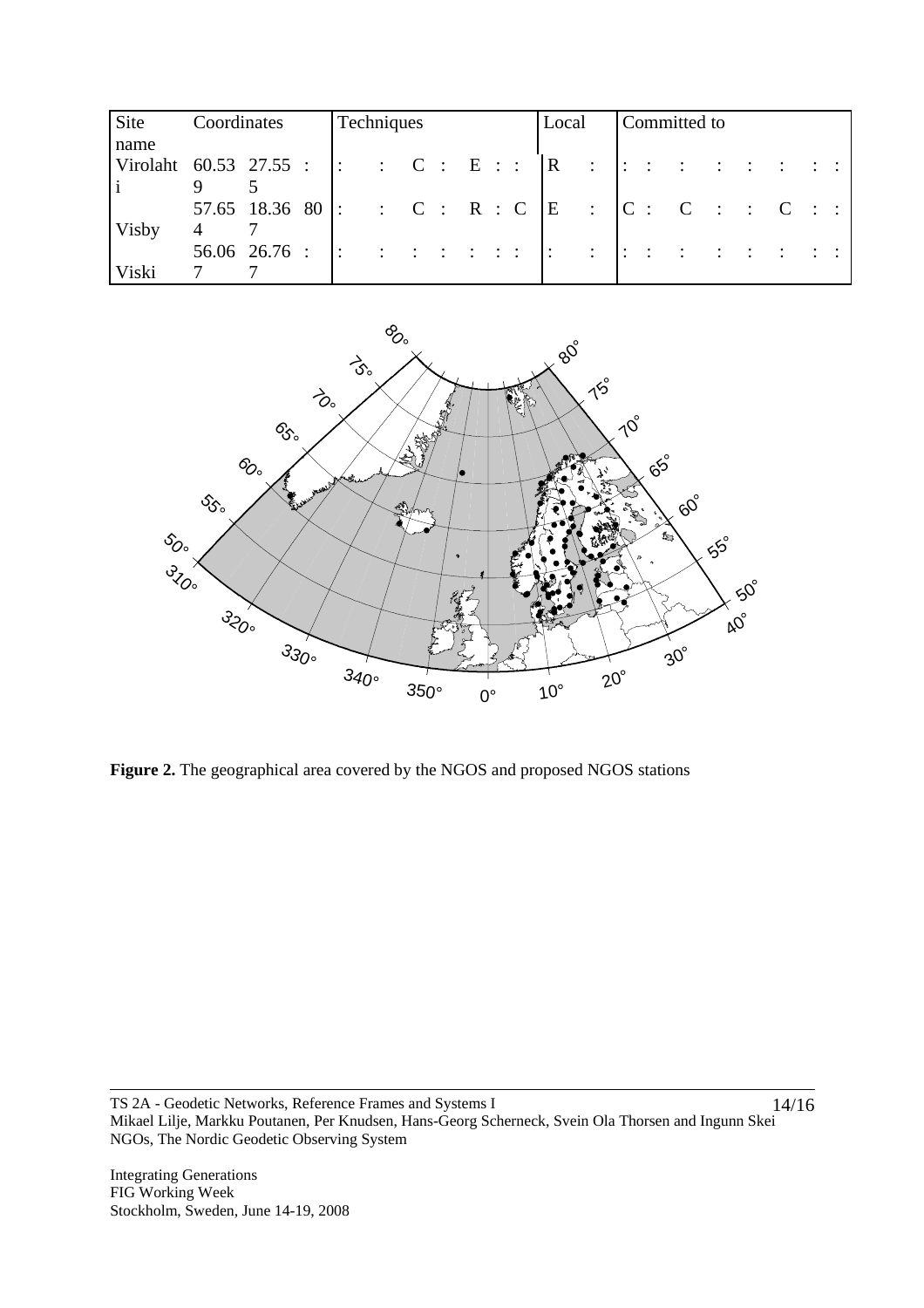

**Figure 3.** NGOS plan. Absolute gravity points (triangles), Nordic permanent GPS network (upside down triangles) and tide gauges (circles). All absolute gravity points are occupied with a GNSS instrument.

#### **FUTURE OF THE NGOS**

NGOS will be one of the key issues of the NKG in coming years. Most of the observational infrastructure is in place. However, it the responsibility of the individual institutions to maintain the instrumentation, infrastructure and networks. Stability is the key issue. There is no common mechanism to guarantee the continuation of the individual parts of the NGOS over next decades. Political or economical changes may be hazardous, and the rest of the community can do very little if some parts are decided to decease nationally.

Data infrastructure of NGOS is more unorganised than the network itself. There are no common data archives, nor there are any common data policy how the data are accessed. Some data are free, some partly free and many have restrictions. Obviously it would be the first task for the NGOS to establish a meta data base for existing data, archives and a common